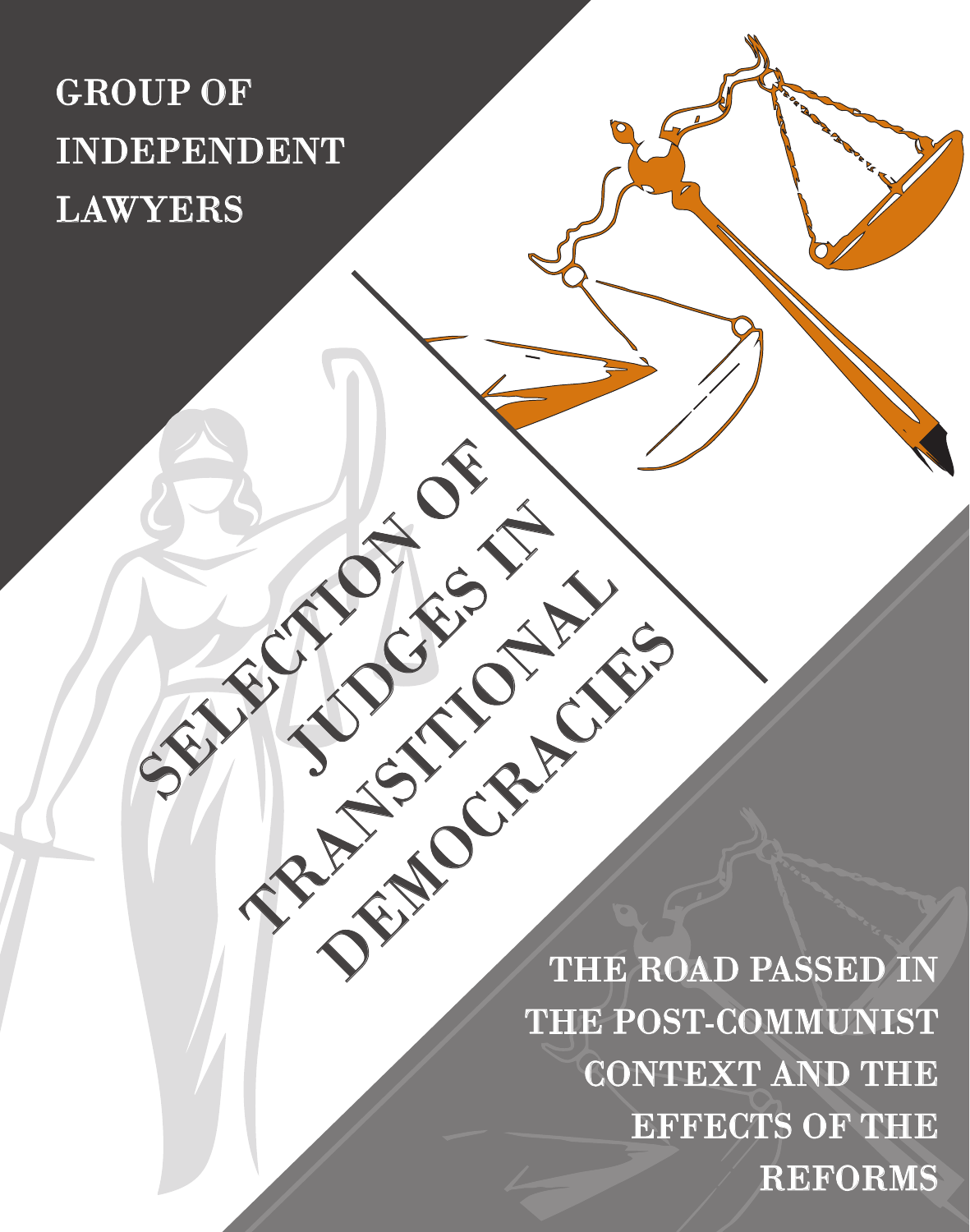## GROUP OF INDEPENDENT LAWYERS



**https://www.facebook.com/დამოუკიდებელი-იურისტების-ჯგუფი-Group-of-Independent-Lawyers-648795978915557**

# SELECTION OF JUDGES IN TRANSITIONAL **DEMOCRACIES**

The Road Passed in the Post-communist Context and the Effects of the Reforms

**This report was made possible by the generous support of the American People through the United States Agency for International Development (USAID). The contents of this report are the sole responsibility of the Group of Independent Lawyers and do not necessarily reflect the views of East West Management Institute, USAID or the United States Government.**



E A S T · W E S T MANAGEMENT INSTITUTE Promoting Rule of Law in Georgia (PROLoG)

TBILISI 2021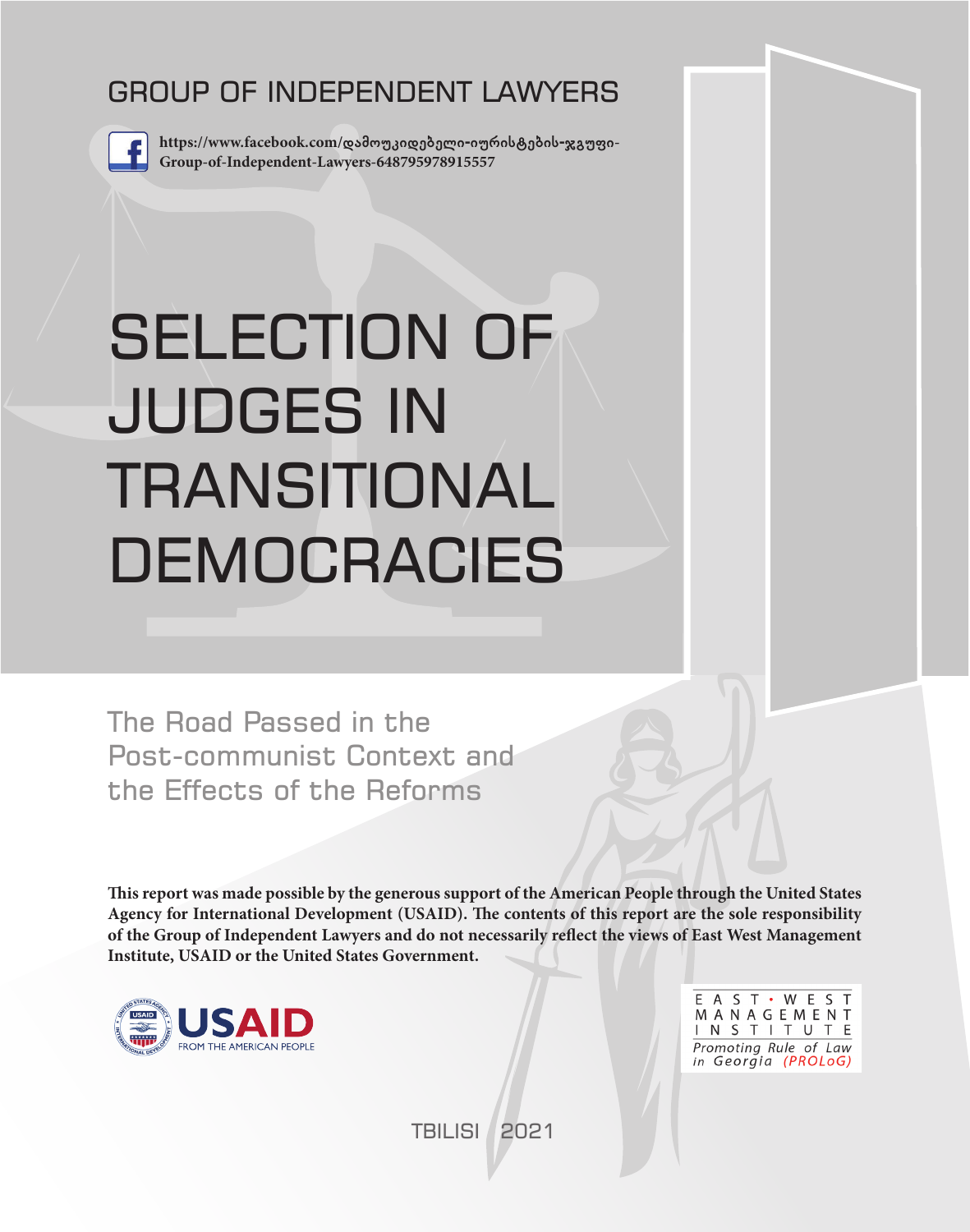|                                               | Author: EKATERINE TSIMAKURIDZE                                |
|-----------------------------------------------|---------------------------------------------------------------|
|                                               | Responsible for the Publication: GROUP OF INDEPENDENT LAWYERS |
|                                               | Editor: MARIAM IASHVILI                                       |
| Design and Technical Editting: KETEVAN GOGAVA |                                                               |
|                                               |                                                               |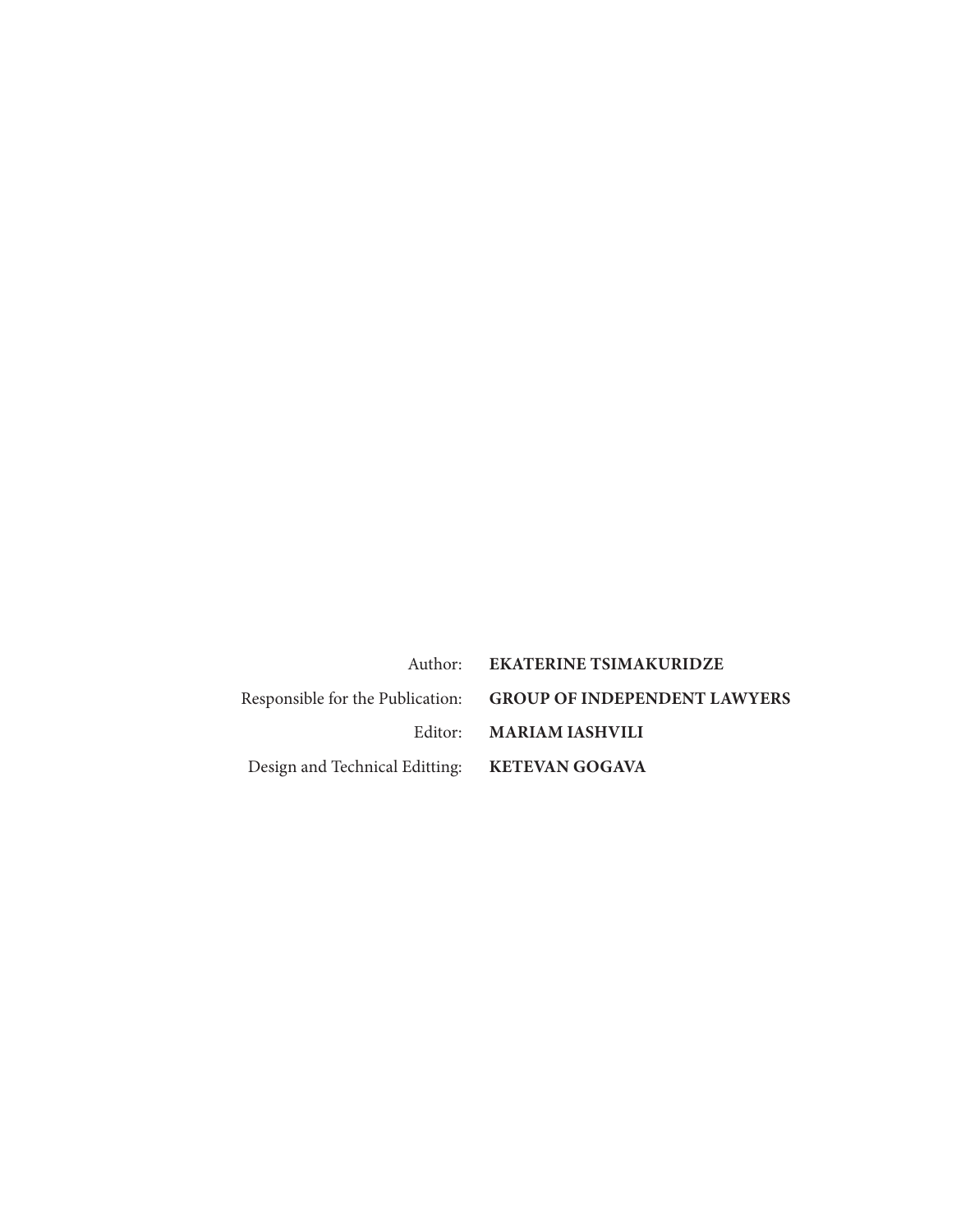## **TABLE OF CONTENTS**

| 1. GENERAL OVERVIEW OF RULES OF SELECTION/APPOINTMENT OF JUDGES                                                          |  |
|--------------------------------------------------------------------------------------------------------------------------|--|
| 1.3. Main Characteristics of International Standards on Judicial selection                                               |  |
|                                                                                                                          |  |
| 2. CONTEXT OF REFORMS OF JUDICIAL SELECTION/APPOINTMENT/PROMOTION IN                                                     |  |
| 3. ROAD PASSED BY THE COUNTRIES TO REFORM SELECTION/APPOINTMENT/<br>PROMOTION OF JUDGES ACCORDING TO DIFFERENT STAGES OF |  |
|                                                                                                                          |  |
|                                                                                                                          |  |
|                                                                                                                          |  |

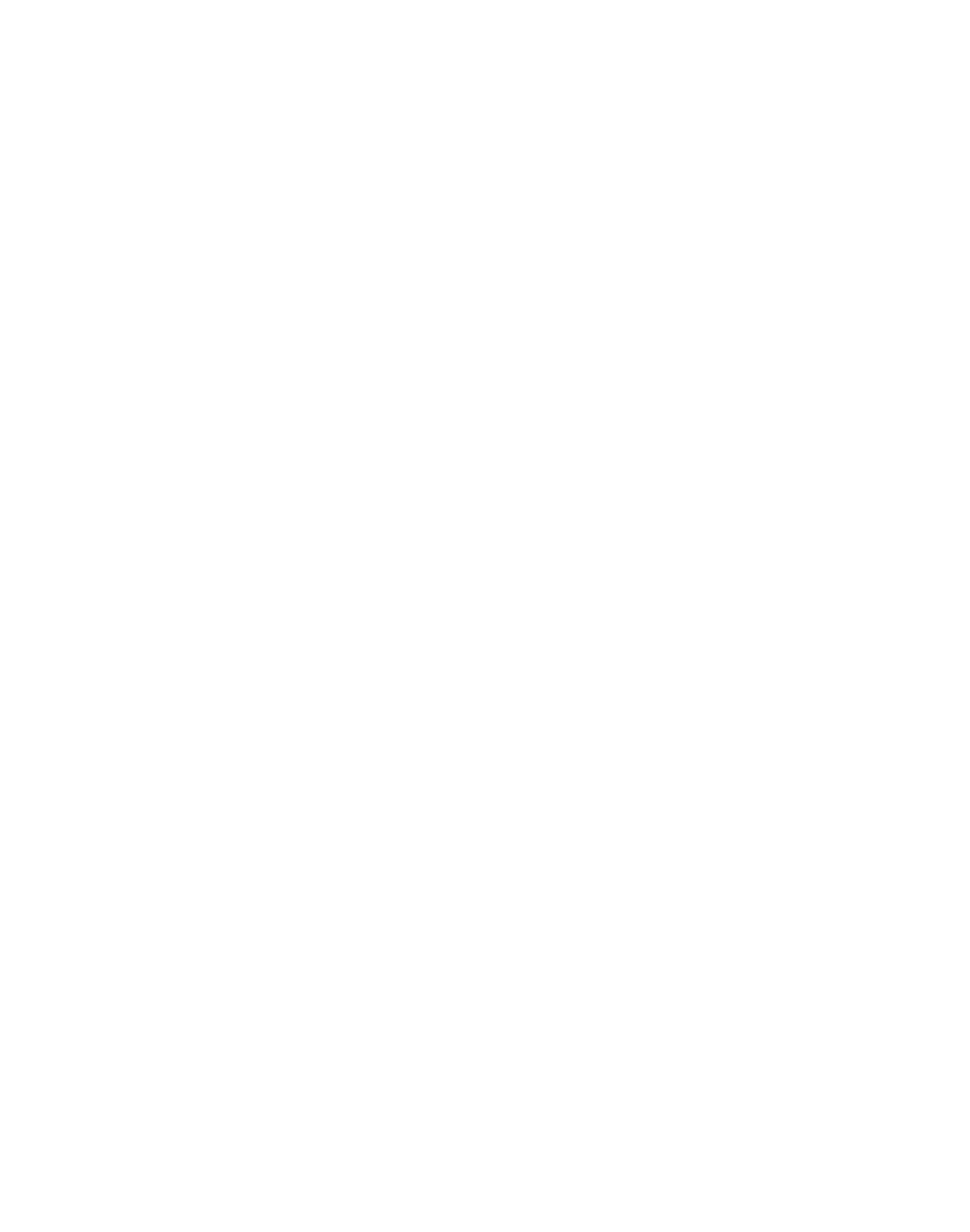## **INTRODUCTION**

Throughout the history of independent Georgia, in the context of the transition from post-Soviet reality to democratic governance and rapprochement with Europe, the judiciary has consistently been the object of one of the first and largest reforms. Among the changes in the judiciary, the system of selection / appointment and promotion of judges has undergone the greatest and most noticeable transformation. The system of judicial appointment (political appointment) by the president in the 2000s, which did not involve the selection of candidates on two grounds of professionalism and independence, changed the rule of appointing judges by a collegial (rather than individual) body independent of the political branches of government; The criteria for evaluation of candidates and the rules of evaluation have been predefined, the probationary period of judges and their appointment for life have been introduced. Candidates for judges of the Supreme Court are nominated to the Parliament not by the President, but by a collegial body independent of the political branches of government, as well as according to pre-defined criteria and evaluation rules.

Despite fundamental changes, the reformed system of selection / appointment of judges has not yielded the expected results in practice. As a result of the reforms, the corps of judges was not renewed, all those judges were re-appointed and this time for life, whose practice and habit of obeying the ruling party necessitated large-scale reform. A judge of independent Georgia, like a Soviet judge, still obeys or cooperates with the ruling party when deciding on a case and is the object of constant public criticism and distrust.

The aim of the study is to analyze how communist and, consequently, countries with similar past and challenges to Georgia, including the current EU member states, deal with problems in the independence of the judiciary; What is the importance of properly shaping the model of selection/appointment of judges in a particular context to achieve the independence of the judiciary and what steps have been taken in most countries to transform a party-affiliated judiciary into an independent judiciary in a democratic society.

The study analyzes academic papers on judicial reforms implemented in the respective countries and their consequences, the legislation of the countries and the evaluations of international organizations. In order to analyze the practical consequences and impact of the information found on the reforms, an international online discussion was also held by the Group of Independent Lawyers in February 2021 with the participation of researchers and representatives of governmental and non-governmental organizations working on the reforms in the countries studied.

The study summarizes the special importance of the system of selection and appointment of judges for the independence of judges, as well as in various other aspects. The study examines two known models for the appointment of judges and their specificities. The study briefly overviews Georgian context and the approaches in democratic world, which have been incorporated in international standards. The research revolves around three main stages of the judge selection / appointment process: admission of candidates to the competition, evaluation criteria and eligibility, appointment of a judge. At each stage of the selection / appointment of a judge, the relevant information researched in the studied countries is discussed on the issue of how the reform process was developing, what positive or negative results the reform had. In conclusion, the study discusses the main findings of the reforms in the studied countries that may be considered or useful for Georgia.

5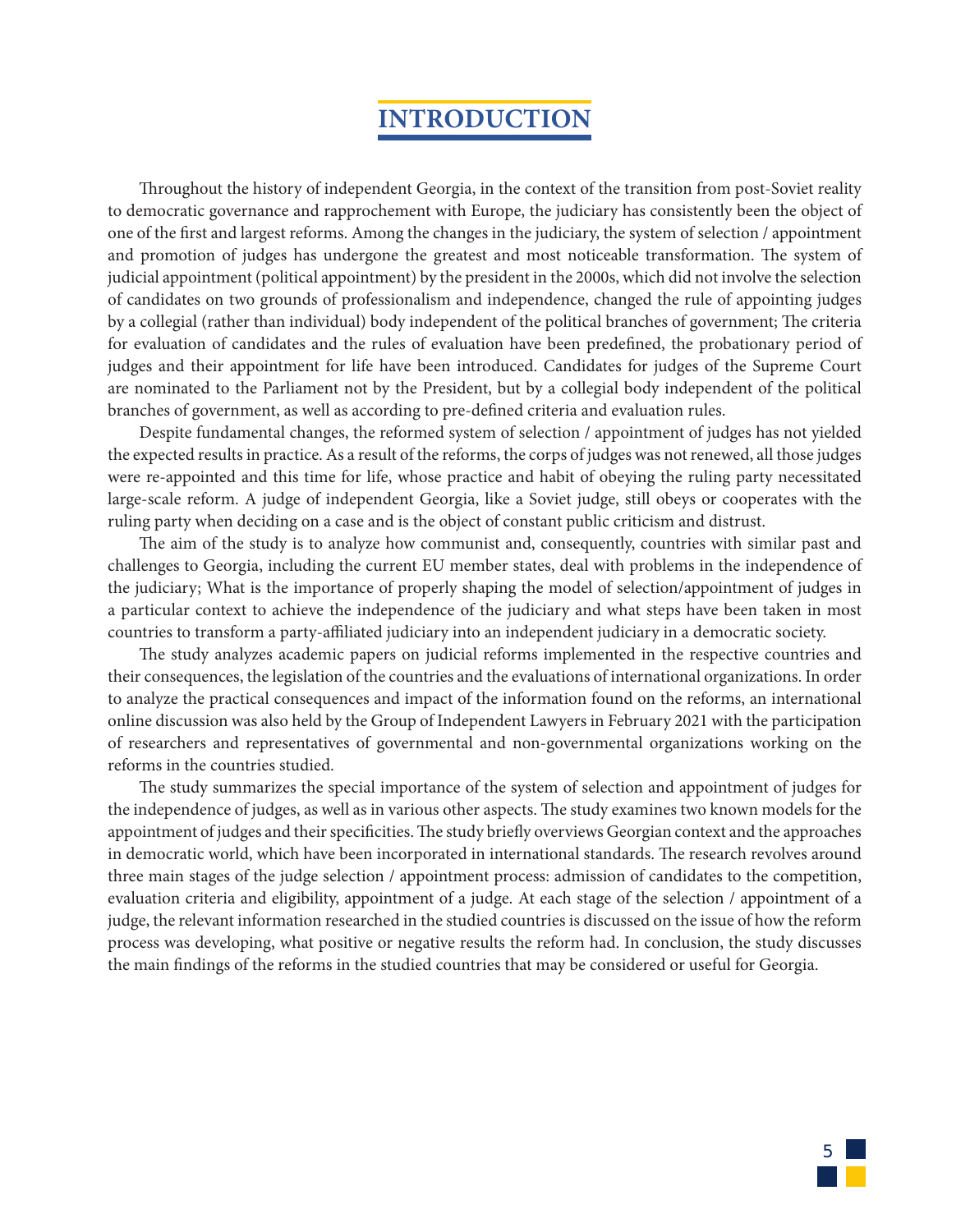## **1. GENERAL OVERVIEW OF RULES OF SELECTION/ APPOINTMENT OF JUDGES AND GEORGIAN CONTEXT**

#### **1.1. Importance of the Rule of Selection/Appointment of Judges**

Rules/Mechanisms for the Selection and Appointment of Judges have different meanings in different contexts, namely:

 A. In the context of the rule of law - this is a guarantee of the selection of a judge independent of political or other type of influence. The basic requirement of the rule of law is to select a person who is personally independent and has a distinct professional qualification as a judge. The selection process serves to achieve this balance.

B. In the context of democratic control - it is a mechanism to ensure the accountability of the judiciary. The rule of selecting a judge is often the only mechanism of democratic control over the judiciary.

C. In the context of judicial authority, it is a source of legitimacy for the judiciary. In order for a court to be trusted even when it makes a controversial or unpopular decision, what matters is the character of the judge - his or her background, his or her representation, his or her accountability, and his or her value system.

D. In the context of European integration - is a prerequisite for meeting European standards. Mandatory or advisory requirements in the European integration process specifically relate to the selection and appointment of judges.

E. In the context of quality and effective justice - is a mechanism for testing the candidate's modern skills, such as: the candidate's communication skills, time management skills, special legal knowledge required for certain areas of law (especially new fields of law).

F. In the context of due process - a means of ensuring accountability for the timeliness, transparency of the selection of judges and the decision to appoint a judge.<sup>1</sup>

#### **1.2. Models of Judicial Carreer and Judicial Selection**

In the literature, two models of judicial career are distinguished from each other:2 bureaucratic (with a similar system of promotion in public service), typical of continental European law, and professional (recognition judiciaries), developed in common law countries. The separation of these models is of great importance for the proper planning of the judge selection system.

In Bureaucratic system, the administration of justice has great significance for the disputing parties and not on the general public. A judge will apply an already existing law and its function is not to declare the law unconstitutional.3 Consequently, in this model, the judge is mostly appointed from within the judiciary,

<sup>3</sup> Anja Seibert-Fohr (ed.), Judicial Independence in Transition: The Persistent Politics of Judicial Selection, Graham Gee, Max-Planck-Institut für ausländisches öffentliches Recht und Völkerrecht, 2012, page. 123; Luis Muniz-Arguelles, Migdalia Fraticelli-Torres, Selection and Training of Judges in Spain, France, West Germany, and England, 8 B.C. Int'l and Comp. L. Rev. 1 (1985), p. 4-11.



<sup>1</sup> Kenneth S. Klein, Weighing Democracy and Judicial Legitimacy in Judicial Selection, 23 TEX. REV. L. & POL. 269 (2018); Mary L. Volcansek, Appointing Judges the European Way, 34 FORDHAM URB. LJ 363 (2007); Quality of Judicial Input and Independence of Judges in Hungary and Romania: Assessing Judicial Selections ; John Bell, Principles and Methods of Judicial Selection in France, 61 S. CAL. L. REV. 1757 (1988), p. 1772.

<sup>2</sup> Guarnieri, Pederzoli, as well as Graham Gee are mentioned in the literature as the first source concerning two models of judges' careers.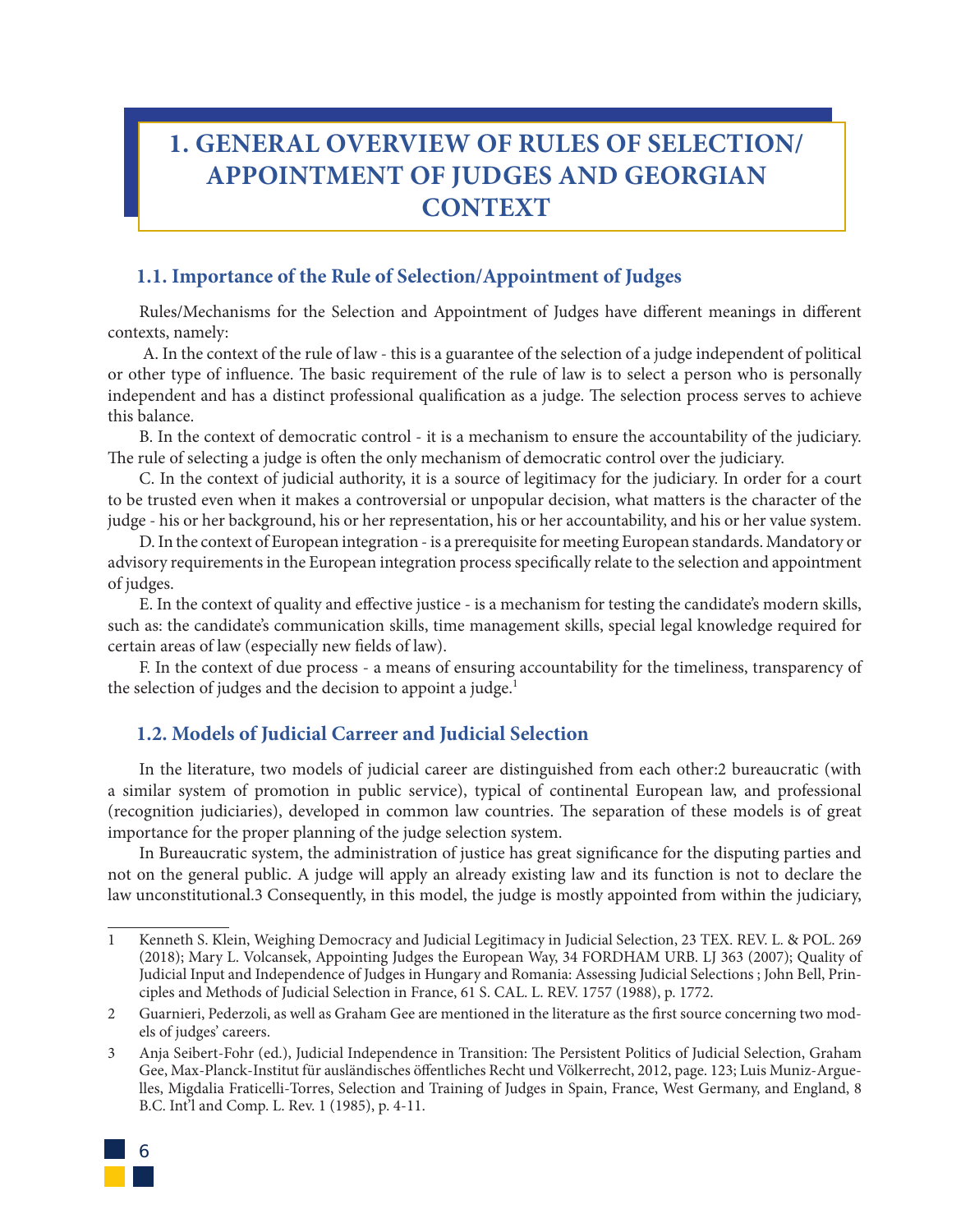through career steps and through promotion. In the professional model, the judge has both a norm-application and a norm-creative function and performs important social, economic and constitutional tasks. In this model, the judge has discretionary powers when he decides public policy issues in politically sensitive legal disputes. Consequently, in this model, the judge is mostly appointed due to his/her successful work in different areas of the legal profession, on merit-based principle.4

In the case of the bureaucratic model, some authors point to threats such as self-perpetuation of attitudes, beliefs, and practices within the judiciary, with the view that since the future development of a judge in this model depends on his or her superior judges, this may jeopardize the judge's internal independence. What motivates them to be loyal.5 The professional model is seen as a threat to external (political) influence, which is offset by other mechanisms, such as lifetime appointments.6

Although these two models are defined in theory and each corresponds to the appropriate model for the selection of judges, in the countries the models for the selection of judges are presented not in a pure but in a mixed form.7 Thus, for example, the open admissibility in the selection process (selection of judges from outside the system) becomes characteristic of the bureaucratic (career) model to avoid corporatism. A similar mechanism is the allocation of a certain number of vacancies to be filled from outside the judiciary (France, Spain). The increasing involvement of judges in the selection process has become characteristic of the professional model (common law countries), where the selection of judges has traditionally been the prerogative of the executive branch, and promotion within the judicial system is also a common practice.8 Increasing the involvement of judges here serves to increase the legitimacy and depoliticization of the judiciary.

Depending on which subjects are involved in the process of selecting judges, following models are distinguished:

- $\Box$  model in which the political branches of government (executive or legislative) have a decisive voice;
- $\Box$  Model, in which the judiciary participates in the selection process by itself or through a specialized committee/commission/council;
- **Representatives of the society participate in the selection of judges.**<sup>9</sup>

<sup>9</sup> Samuel Spac, Recruiting European Judges in the Age of Self-government, German Law Journal, Vol. 19., No. 05, p. 2086 https://drive.google.com/drive/u/2/folders/14WqLnO6hbYzQdoYpW5MWRxpYqUT7NOUK The author cites examples of decision-makers: the appointment of a judge by the executive (in the Czech Republic, a minister formally appoints a judge, and access to the selection process is controlled by court presidents. As a result, it is formally a system where judges are appointed by executive branch, however, factually it is close to the system where judiciary decides who gets into the system; Appointment of a judge by Parliament (Slovenia, Slovakia before 2002); In France, Spain and Portugal, schools of law have control over who acquires the skills necessary to be appointed a judge; In the Kingdom of the Netherlands, Slovakia and Poland, the Judicial Councils have a virtually crucial role to play in the selection process; In Ireland it is true that judges have an important role to play in the process, however, the final decision is made by the executive branch.



<sup>4</sup> Judicial Independence in Transition, The Persistent Politics of Judicial Selection, Graham Gee, page. 127.

<sup>5</sup> Samuel Spac, Recruiting European Judges in the Age of Self-government, German Law Journal, Vol. 19., No. 05, p. 2083 https://drive.google.com/drive/u/2/folders/14WqLnO6hbYzQdoYpW5MWRxpYqUT7NOUK

<sup>6</sup> Samuel Spac, Recruiting European Judges in the Age of Self-government, German Law Journal, Vol. 19., No. 05, p. 2083 https://drive.google.com/drive/u/2/folders/14WqLnO6hbYzQdoYpW5MWRxpYqUT7NOUK

<sup>7</sup> Samuel Spac, Recruiting European Judges in the Age of Self-government, German Law Journal, Vol. 19., No. 05, p. 2084; Luis Muniz-Arguelles, Migdalia Fraticelli-Torres, Selection and Training of Judges in Spain, France, West Germany, and England, 8 BC Int'l and Comp. L. Rev. 1 (1985), p. 8 .; Anja Seibert-Fohr (ed.), Judicial Independence in Transition, Lydia Friederike Müller / Dominik Zimmermann / Eva Katinka Schmidt / Saskia Klatte (Assistant Editors) p. 122. "Indeed, no one country embraces either of the models unambiguously; rather, in most countries, there are a variety of different courts, performing more or less distinct roles, and perhaps using selection procedures associated with the different models.

<sup>8</sup> Samuel Spac, Recruiting European Judges in the Age of Self-government, German Law Journal , Vol. 19., No. 05, p. 2085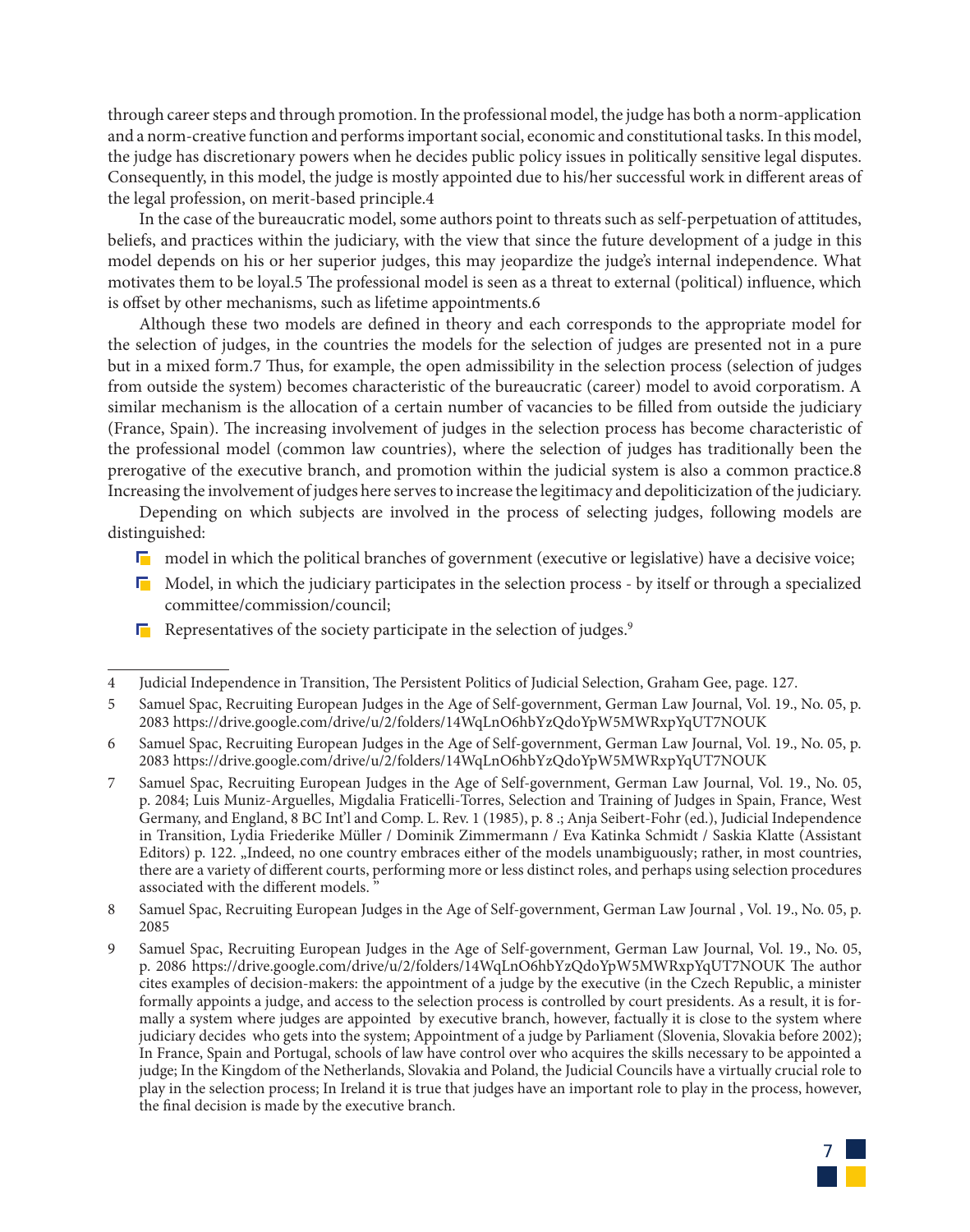In this diversity, attention is paid to the question of how the power is distributed in the selection process of judges, which subjects participate in this process, who has what weight and what motivates them at different stages of selection. More specifically, it should be considered: who has a crucial role in the initial selection process of candidates (short list, so-called gatekeeper role); and whose participation / decision serves to legitimize the selection process; who directly selects and what powers are disposed of by entities involved in this process (decision-makers v. Entities providing legitimacy); Who is involved in the selection process at what stage and how strong a particular actor is; Who makes the final decision about who will become the judge.

Given these aspects, the process of selecting judges is conditionally divided into several stages: a. Initial selection of candidates (admissibility and shortlisting); B. Candidate evaluation process (determination of candidate compliance with defined criteria); C. Deciding on the appointment of a judge.<sup>10</sup>

In addition, an important circumstance that must be taken into account when determining the model of selection/appointment of judges is related to countries with a communist past. Consideration of the past and political processes in these countries is essential in the transition to democratic governance. In terms of selection/appointment of judges, this means, on the one hand, taking into account the skills and character of judges established by the communist regime, and, on the other hand, what kind of skills and character judges need for democratic governance, how to transform. More specifically, it refers to the formalized role of the judge established within the communist regime and preserved in the post-communist reality within the widespread bureaucratic model prevalent in continental European countries, which is reflected in the application of the law to the factual circumstances of a particular case (which in the literature is described as "legal math") as opposed to value judgment; Judges simply apply the existing law within the strictly defined framework adopted by the legislature, but never "create" the law.11 Under the communist regime, the judge had virtually no discretion, at least in cases of political interest.<sup>12</sup>

#### **1.3. Main Characteristics of International Standards on Judicial selection Appointment and Promotion**

Mandatory or recommendatory standards developed by recognized international organizations to ensure the independence and impartiality of the judiciary determine the appointment and promotion of judges based on **objective criteria** and through **transparent procedure.** Objective criteria are needed not only to rule out political influence over judges' appointments, but also against threats such as nepotism, favoritism and cronyism that will exist if appointments are made in an unstructured manner or on the basis of personal recommendations. Objective criteria for appointment and promotion should be adopted, published and implemented in such a way as to enable monitoring of the appointment and promotion process.<sup>13</sup>

Clearly, international standards do not provide for uniform, unified appointment methods for all States, however, it is strictly stated that the selection of judges should always be based on **professional qualifications** and integrity. A judge should have integrity, have the ability to effectively exercise judicial power, and be qualified, which is the principle of merit. The method of appointment (promotion) should provide a guarantee

<sup>13</sup> CCJE Opinion N1 (2001), para. 24, 25.



<sup>10</sup> Samuel Spac, Recruiting European Judges in the Age of Self-government, German Law Journal, Vol. 19., No. 05, p. 2087 (C. Structure of the Process of Judicial Recruitment), https://drive.google.com/drive/u/2/folders/14WqLnO-6hbYzQdoYpW5MWRxpYqUT7NOUK

<sup>11</sup> Michael Bobek, Judicial Selection, Lay Participation, and Judicial Culture in the Czech Republic: A Study in a Central European (Non) Transformation, College of Europe, 2014. http://aei.pitt.edu/63516/1/researchpaper\_3\_2014\_ bobek.pdf

<sup>12</sup> For more on "Socialist Justice" see Malá doznání okresního soudce (68 Publishers, 1974) or I Markovits, Justice in Lüritz: Experiencing Socialist Law in East Germany (Princeton University Press, 2010), http://aei.pitt.edu/63516/1/ researchpaper\_3\_2014\_bobek.pdf supra note 7.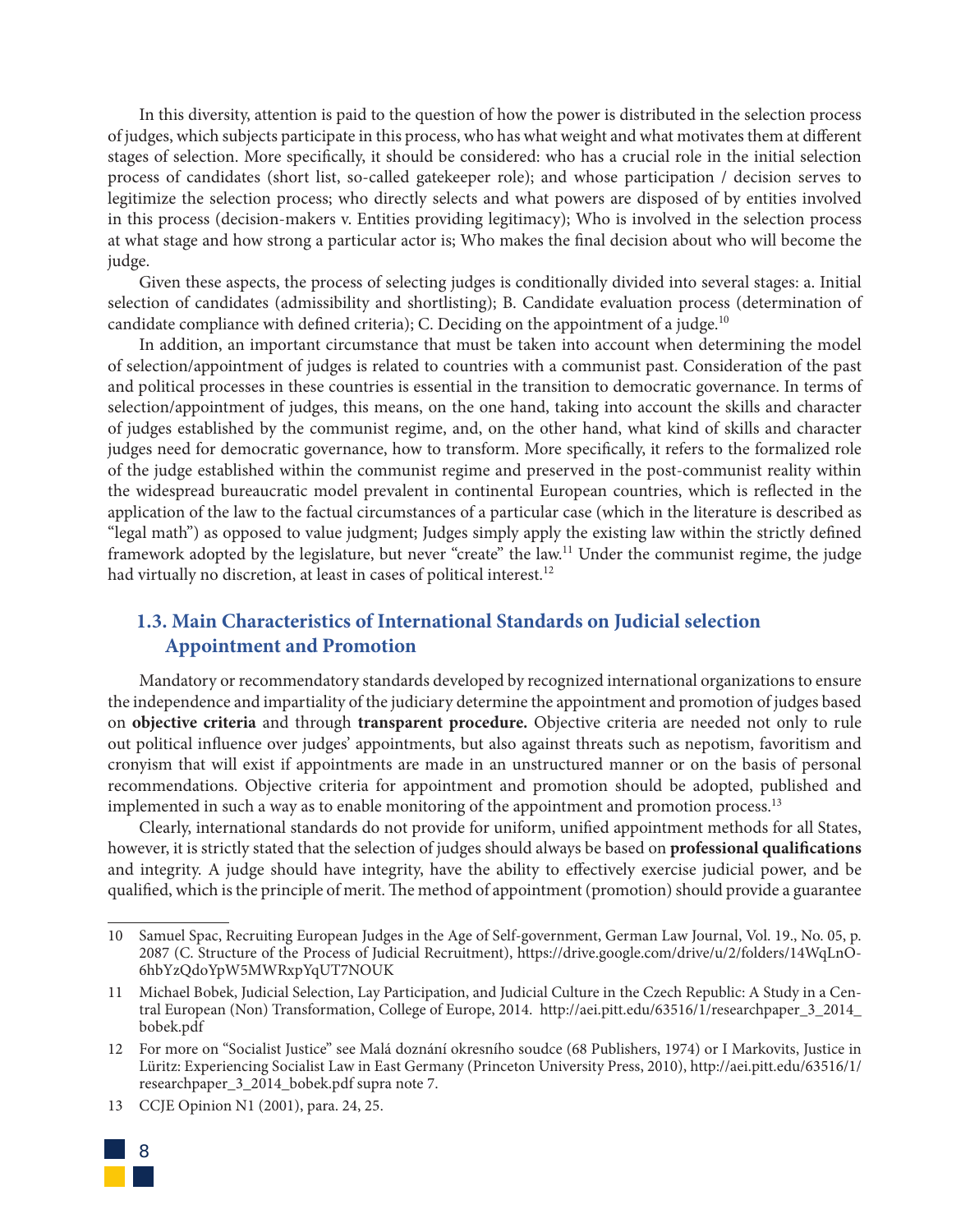against the appointment (promotion) of a judge with improper motives. Discrimination on any grounds is not allowed in the selection. $14$ 

According to the paragraph 1.3. of the Charter of European Judges (1998) "in all decisions concerning the selection, appointment, career or termination of judges, the statute provides for the intervention of a body independent from the executive and the legislature, in which at least half are judges elected by colleagues by a method which ensures wide representation."

The Kiev Recommendations were created to strengthen the independence of the judiciary in the Eastern Europe, South Caucasus and Central Asia region, based on an in-depth study of the legal systems and past experiences of this region. With this in mind, the Kiev Recommendations on the Appointment of Judges provide additional recommendations specifically for this region, according to which not only young lawyers should be admitted to the judicial profession as a result of special training, but also lawyers with significant experience working in the legal profession.<sup>15</sup> The Kiev recommendations regarding the selection process additionally indicate that candidates should be interviewed. The interview questions and their weight should be predetermined throughout the selection process.<sup>16</sup>

#### **1.4. Georgian Context of Selection/Appointment of Judges**

Georgia has undergone a number of reforms in the Georgian judiciary since breaking apart from Soviet Union and regaining its independence. The United National Movement, which came to power as a result of the Rose Revolution under the leadership of Mikheil Saakashvili, has carried out a number of reforms, including the selection / appointment of judges. The High School of Justice was established in 2006 and its graduation became a mandatory prerequisite for appointment as a judge, along with passing a judge qualification exam. Only candidates with experience of working as a judge or being elected to the Supreme Court were exempt from attending school. In early 2007, Mikheil Saakashvili declared the first phase of judicial reform complete and corruption in the judiciary defeated. This was preceded by the early termination of the judicial powers of a large number of judges and the appointment of new judges by the President. At that time, judges of the Court of First Instance and the Court of Appeals were still appointed by the President of the country on the recommendation of advisory body - the Council of Justice,<sup>17</sup> for a term of 10 years, and judges of the Supreme Court were elected by Parliament on the recommendation of the President.

It was only after the corps of judges was re-staffed legislative changes were made to the appointment rules. With the reforms implemented in 2007, the function of appointing a judge of first instance and appellate court was given to the High Council of Justice. An amendment to the Organic Law of Georgia on Common Courts on June 26, 2009 made it mandatory for judicial candidates to study at the High School of Justice.

From 2007 to 2013, various changes were made to the composition of the council, so that eventually the members of the council are no longer political officials; In 2010 (effective from the end of 2013) the appointment of judges for a term of 10 years has been changed to a permanent appointment and 3 years probationary period was introduced for all judicial appointees. Later, the 3 years probationary period requirement was

<sup>17</sup> The advisory body consisted of 9 members – ex-oficio members of the council were the President of the Supreme Court of Georgia, heads of two supreme courts of two autonomous republics of Georgia, head of legal affairs commitee of the Parliament of Georgia, and the Minister of Justice of Georgia; two members of the Council were appointed by the President of Georgia, two members of the Council (one could be a member of the Parliament) were elected by the Parliament. Member of the Council, except ex-officio members, could become Georgian citizen with higher legal education.



<sup>14</sup> UN Basic Principles on the Independence of the Judiciary, Principle 10; Universal Charter of the Judge, Article 9; Council of Europe, Recommendation No. R (94) 12, Principle 1.2 .; CCJE Opinion No. 1 (2001), para. 37.

<sup>15</sup> KYIV RECOMMENDATIONS ON JUDICIAL INDEPENDENCE IN EASTERN EUROPE, SOUTH CAUCASUS AND CENTRAL ASIA - Judicial Administration, Selection and Accountability - Kyiv, 23-25 June 2010, Para. 17.

<sup>16</sup> Ibid. For. 21.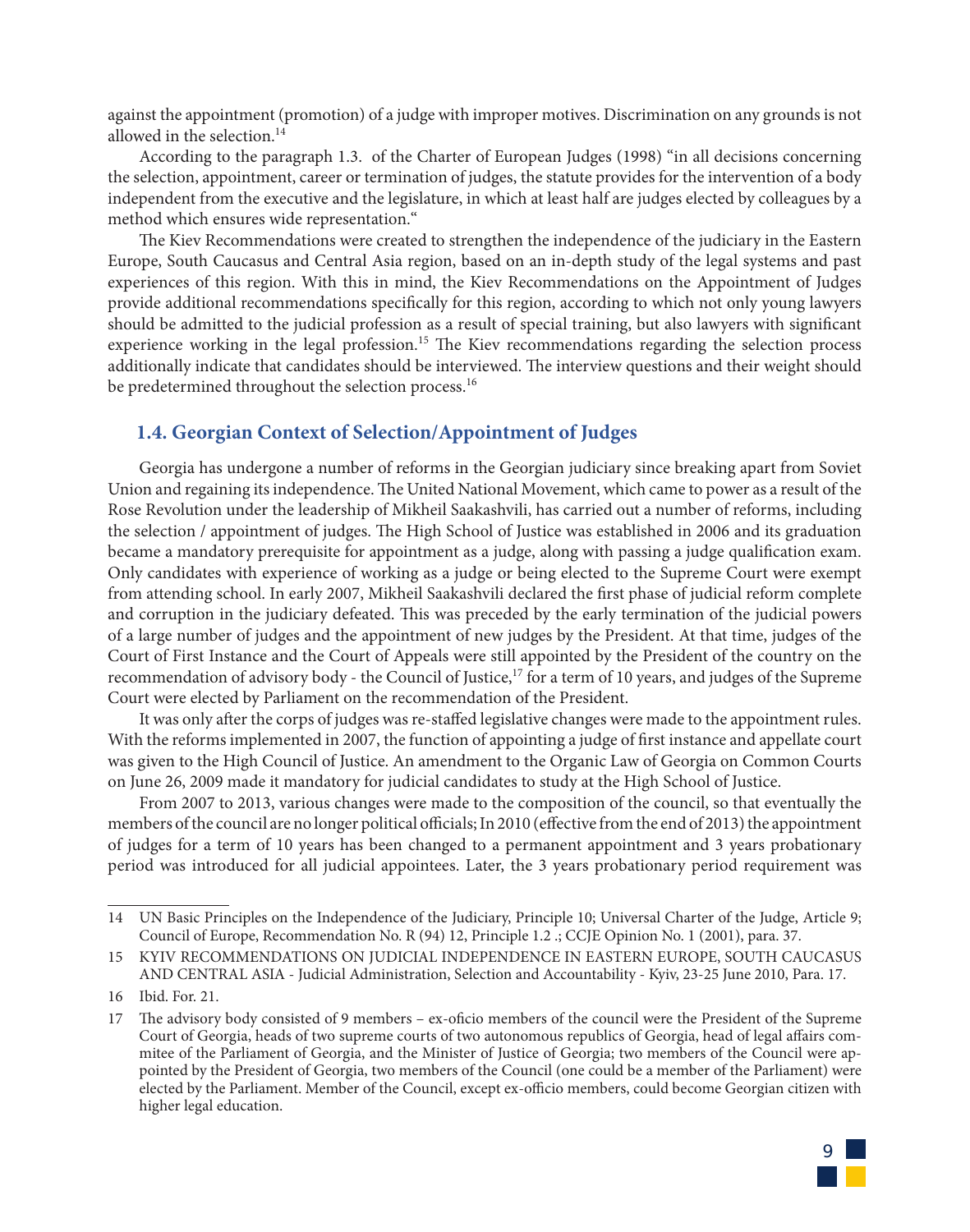abolished for all candidates former judges so that none of them had to complete 3 years trial period before their appointment for life. The power to elect judges of the Supreme Court of Georgia remained in the hands of the President and the Parliament.

Although the Minister of Justice formally withdrew from the judiciary's human resource policy after the 2007 reform, the executive still interfered in the judiciary's appointment through informal influences, and major staff decisions were agreed with the Minister of Justice<sup>18</sup>. When appointing judges, attention was often paid to politically obedient cadres<sup>19</sup>

The majority of mandates of the judicial staff appointed in 2005-2006 expired in 2015-2016, respectively, and at the same time, despite public outcry and criticism, the reformed High Council of Justice, in its entirety and in the absence of a proper selection and evaluation procedure, re-appointed judges this time for life. During the same period, Parliament adjourned and did not vote for the three candidates nominated by the President for the post of Supreme Court Judge.<sup>20</sup>

The rules for selecting and evaluating judges for the purpose of appointing judges on the basis of their competence and good faith criteria, which applied to the appointment of all judges of the first and appellate instances, were introduced by Parliament only in 2017, after most former judges had already been re-appointed by HCOJ. Initially, the evaluation criteria and rules were extended to all judges and all judges were given a probationary period of 3 years, however, before the probationary period expired, the law was amended again and probationary period for formers judges were abolished. By the decision of the Council, they were appointed to the relevant positions for life without evaluation. In this way, the corps of judges that operated under the full influence of the party during the rule of the United National Movement and before that during the rule of President Eduard Shevardnadze was largely retained by the Georgian Dream party, which came to power in 2012.

As a result of the amendments to the law in 2019, the rule of appointment of a judge of the Supreme Court was changed and according to the current rule, the judge of the Supreme Court is elected by the Parliament of Georgia upon the submission of the High Council of Justice. At the end of 2019, the High Council of Justice nominated 10 candidates for the Parliament of Georgia without a competition, in the absence of a detailed procedure and criteria, which was severely criticized by both local organizations and international partners.<sup>21</sup> Only against the background of widespread criticism was it possible to make legislative changes that introduced rules and criteria for evaluating Supreme Court justices at both the nomination and selection stages in Parliament. Under the new rule, the appointment of 14 candidates for the post of Supreme Court judge has been severely criticized by both local and international observer organizations for their political influence in the candidate selection process.22 Open interviews with Supreme Court justice candidates reveal

<sup>22</sup> According to a report by the OSCE Office for Democratic Institutions and Human Rights (ODIHR), political controversy threatens the independence of the process of appointing judges to the Supreme Court of Georgia, 9 January



<sup>18</sup> Tsikarishvili K., Clan governance in court since 2007, https://dfwatch.net/%E1%83%99%E1%83%9A%E1%83%90 %E1%83%9C%E1%83%A3%E1%83% A0% E1% 83% 98-% E1% 83% 9B% E1% 83% 9B% E1% 83% 90% E1% 83% A0% E1% 83% 97% E1% 83% 95% E1% 83% 94 % E1% 83% 9A% E1% 83% 9D% E1% 83% 91% E1% 83% 90-% E1% 83% A1% E1% 83% 90% E1% 83% A1% E1% 83% 90- 53161

<sup>19</sup> "Article 42 of the Constitution," Survey of Practicing Lawyers' Opinions on the Factors Obstructing the Independence of Judges in 2006-2016, 2017.

<sup>20</sup> On the three candidates nominated by President Giorgi Margvelashvili for the position of Supreme Court Judge to the Parliament, 28.03.2016. https://netgazeti.ge/news/104554/

<sup>21 .,</sup>The Coalition for an Independent and Transparent Judiciary is concerned by the nomination of candidates for the Supreme Court Justice position by the High Council of Justice (HCOJ) on December 24. The nomination was made without observing any procedure, and a majority of the candidates nominated are associated with unlawful and unjust justice for the society. It is clear that confirmation of the nominated candidates by the Parliament will bring about a further strengthening of clan governance of the judiciary and will make independence of the judiciary an impossible feat for the decades to come." The Coalition's Address to the Parliament, December 27, 2018 http:// coalition.ge/index.php?article\_id=197&clang=1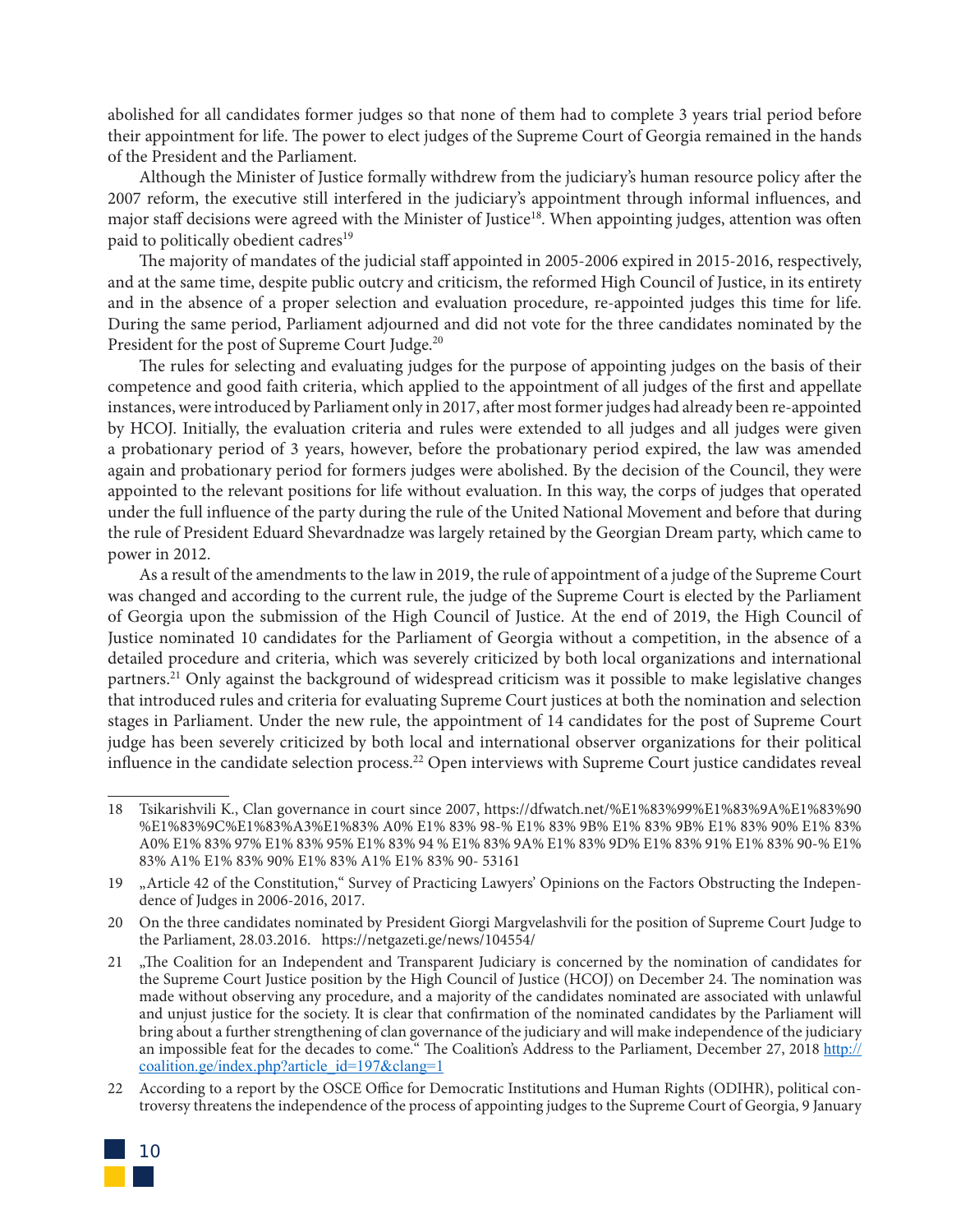problems in Candidates Qualifications<sup>23</sup> as well Good faith. It was obvious to the candidates do not understand what is judicial independence and do not recognize problems in judiciary<sup>24</sup>. A well recognized lawyer Roin Migriauli obtained very low score presumably due to the fact that he criticized past activity of judges.<sup>25</sup>. Public Defender's research revealed preliminary agreement scheme between judicial and non judicial members of HCOJ. <sup>26</sup>-. As a result, in the Supreme Court, as well as in the courts of first and appellate instance, priority was given not to the good faith and qualifications of the candidates, but to a secret agreement with the appointing entity, namely the clan.<sup>27</sup>

<sup>27</sup> The existance of influencieal group of judges in the common courts system of Georgia was mentioned in the 2020 Human Rights Report of the Public Defender of Georgia: "...it is becoming more and more obvious that the court system is ruled by the small influencial groups who through the HCoJ and court presidents are able to control the system" (https://www.ombudsman.ge/res/docs/2021040110573948397.pdf page 115, accesible in Georgian). Local CSOs also indicate to the clan based rule in the court system (Coalition for an Independent and Transparent Judiciary, The Coalition Is Startin "Make Courts Trustworthy" Campaign, http://coalition.ge/index.php?article\_id=-177&clang=1 March 1, 2018). According to a Transparency International Georgia Survey from February – March 2019, public trust in the judiciary and parliament are at 24 per cent and 20 per cent respectively; 53 per cent of respondents believe that the judiciary is under the influence of the ruling party and 43 per cent consider that there is a "clan-based" rule in the judiciary; of those respondents 87 per cent believe that the so-called "clan" is supported by government officials and 94 per cent think that influential groups of judges should leave the judiciary; 46 per cent of respondents think that the courts should be filled with new judges to increase public trust in the judiciary.



<sup>2020,</sup> https://www.osce.org/ka/odihr/443506 ; Special Report of the Public Defender of Georgia on the Selection of Judges of the Supreme Court, 2019, https://ombudsman.ge/geo/akhali-ambebi/sakartvelos-uzenaesi-sasamartlos-mosamartleobis-kandidatebis-iustitsiis-umaghlesi-sabchos-mon angarishi

<sup>23</sup> Assessment of Candidates for Supreme Court Judges, Coalition for an Independent and Transparent Judiciary, 2020 http://coalition.ge/index.php?article\_id=235&clang=1

<sup>24</sup> Article 42 of the Constitution / Group of Independent Lawyers: Analysis of Interviews with Candidates for the Supreme Court Judiciary in terms of the independence, credibility and challenges of the judiciary.

<sup>25</sup> The statement of the judicial candidate Roin Migriauli https://1tv.ge/news/roin-migriauli-pirovnulad-nuravin-miighebt-iyvnen-mosamartleebi-romlebsac-chamosareckhi-martlac-aqvt-imitom-rom-umwikvlod-emsakhurebdodnen-im-khel

<sup>26</sup> Public Defender of Georgia, Monitoring Report of the Selection of Supreme Court Candidates by the High Council of Justice, 2019 https://www.ombudsman.ge/res/docs/2019100811095425887.pdf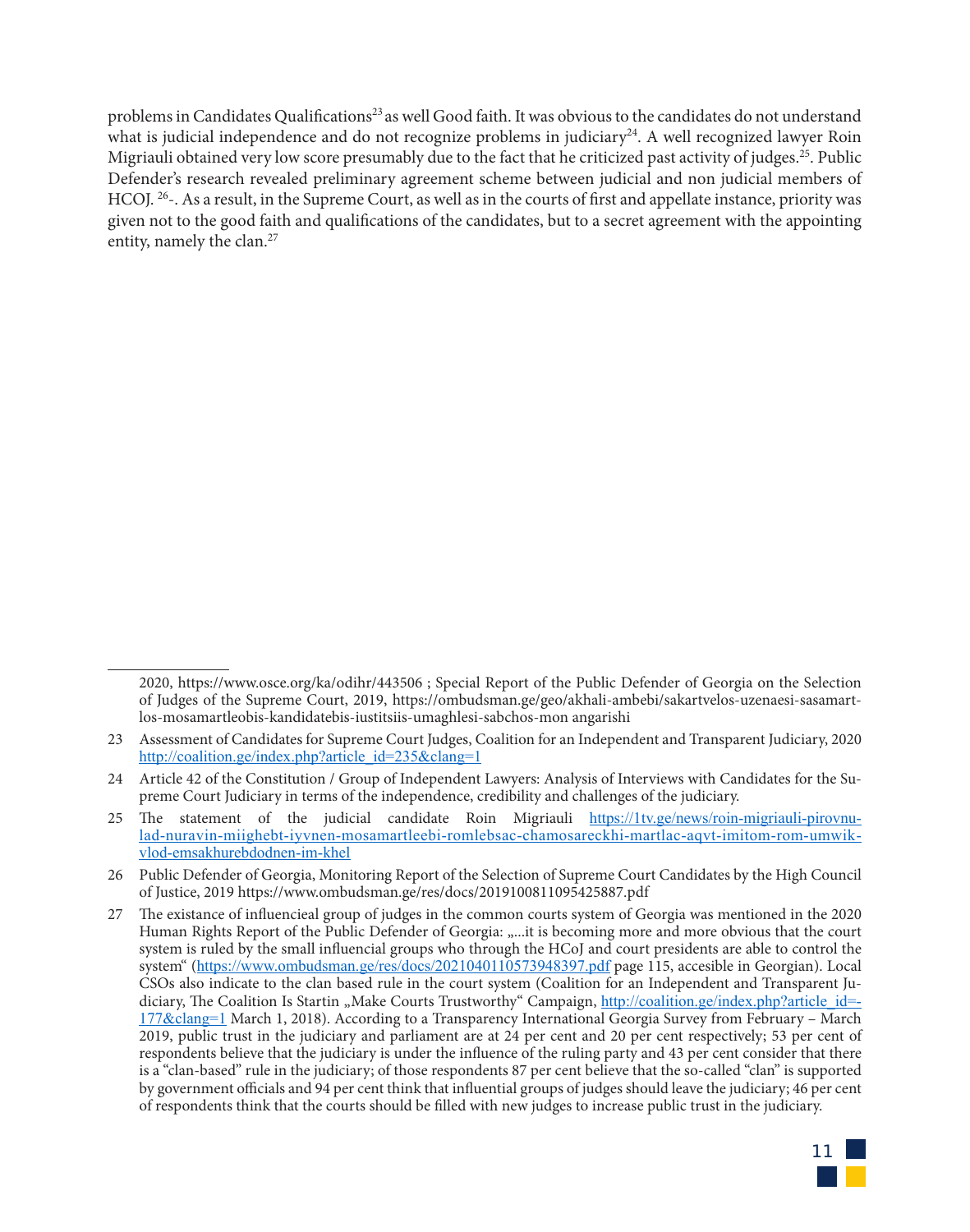## **2. CONTEXT OF REFORMS OF JUDICIAL SELECTION/ APPOINTMENT/PROMOTION IN THE COUNTRIES STUDIED**

All surveyed countries, like Georgia, have common features: decades under communist rule; the post-communist social and attitudes towards the state institutions characteristic only of the communist experience; diverse experience of judicial reforms during the 30 years of transition to democratic rule.

 $\Box$  After the collapse of the communist regime in the 1990s, the courts in the post-communist reality were still **controlled by the ruling party,** thus, the justice was exercised under political influence.

**Slovak** court system in the 1990 s was almost completely controlled by the party - the politicians decided the judges' appointment, promotion and dismissal issues.<sup>28</sup> Formally, these powers were distributed between the Minister of Justice, the Parliament and the Presidents of the Courts.29 However, the Minister of Justice practically appointed and dismissed the presidents of the courts, and it was the presidents of the courts who were the main instrument of political control over the court.<sup>30</sup>

**In Poland** in the late 1980s, amid an economic collapse, the Communist Party had to relinquish power to the opposition in a process known as the Round Table. Along with the various issues of power-sharing, an important part of the negotiations was the liberation of the court from party influence. The new parliament in 1989, in which the Communist Party no longer had an absolute majority, conducted a series of judicial reforms: In 1989, a model of a strong judiciary council was created as a balancing mechanism for leaving the law enforcement system under the control of the Communist Party.<sup>31</sup> 6 new judges were elected to the 12-member Constitutional Court; Judges of the Supreme Court were dismissed (out of 111 judges, 22 judges were reappointed as judges of the Supreme Court); Judges of the common courts at the time retained their positions subject to mandatory lustration.32

**One of Bulgaria's** biggest challenges in overcoming the transition from a communist regime to a democratic state was to tackle corruption in the judiciary.<sup>33</sup> According to the Venice Commission, the judiciary created in the 1990s suffered from a lack of both external and internal independence, accompanied

<sup>33</sup> Littlehale, Stephanie A., "A Study of Corruption in the Bulgarian Legal System" (2012). Honors College. 66. https:// digitalcommons.library.umaine.edu/honors/66 Many non-communist judges, prosecutors, investigators and law professors were expelled or killed in Bulgaria during the communist regime; The Council of Justice, which was the deliberative body of the Ministry of Justice on personnel issues, was abolished; The concept of an independent court was reversed; The process of appointing judges was controlled by the party; The courts were seen as a means of consolidating and supporting the socialist system. ABA Judicial Reform Index, 2006, page 6, https://pdf.usaid.gov/pdf\_docs/PBAAF870.pdf



<sup>28</sup> Samuael Spak, Katarina Sipulova, Marina Urbanikova, Capturing the Judiciary from Inside: The Story of Judicial Self-governance in Slovakia, 19 GERMAN LJ 1741 (2018).

<sup>29</sup> During the rule of Prime Minister Vladimir Mechiar, the political branches of government exercised powerful authority over the judiciary and did not abstain from using them in practice. David Kosar, Perils of Judicial Self-Government in Transitional Stories (2016), 254-256.

<sup>30</sup> Samuael Spak, Katarina Sipulova, Marina Urbanikova, Capturing the Judiciary from Inside: The Story of Judicial Self-governance in Slovakia, 19 GERMAN LJ 1741 (2018).

<sup>31</sup> Adam Bodnar and Lukasz Bojarski, Judicial Independence in Poland, Judicial Independence in Transition (Anja Seibert-Fohr (ed.)), Max-Planck-Institut für ausländisches öffentliches Recht und Völkerrecht, 2012, page 896.

<sup>32</sup> Fryderyk Zoll & Leah Wortham, Judicial Independence and Accountability: Withstanding Political Stress in Poland, 42 FORDHAM INT'l LJ 875 (2019), p. 882-889.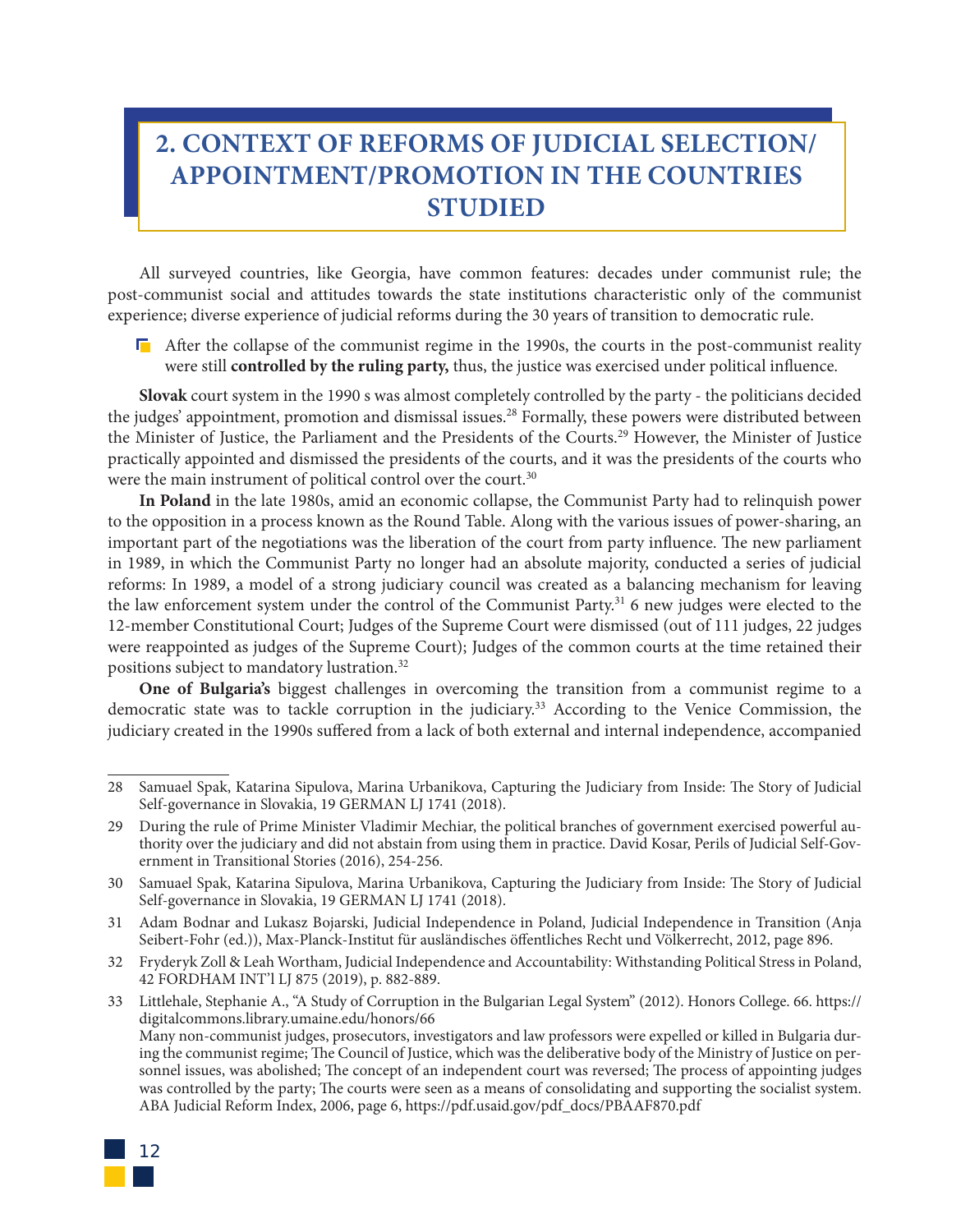with improper political influences.<sup>34</sup> CVM<sup>35</sup> reports from the early years<sup>36</sup> consistently indicated an opaque selection / appointment procedure and political influences in the Council of Justice; There were no clear criteria for the appointment of judges, which called into question the objectivity of the appointments; Serious allegations of trafficking of influence and corruption would only be responded to in the event of internal and external pressure, and appropriate law enforcement agencies were not willing to respond proactively.<sup>37</sup>

 $\Gamma$  In order to achieve the independence of the judiciary from the political branches of government (external independence) and in the context of EU membership, judicial reforms were initially implemented in countries to strengthen judicial self-government (including the creation of strong judicial councils). It was later proved that a strong and unbalanced judicial self-government was a serious detriment to the internal, personal independence of judges. This has again put the need for large-scale reforms in the countries on the agenda, this time to limit judicial self-government and increase accountability. The exception is the example of Estonia, where the broad powers of the executive in the administration of the judiciary have not been fully replaced by the strengthening of judicial self-government.

**Slovakia**, the Council for the Judiciary and the School of Justice were established In 2001, taking into account the preconditions for EU membership. Although powers over the judiciary's careers were still formally divided between branches of government, in the process of selecting judges, through several phases of reform, power gradually shifted almost entirely to the self-government of judges, in the form of the Council of Justice.38 This imbalance, based on the illusion that judges would be defenders of the principle of merit and protect the justice system from undue influence, did not justify what became apparent shortly after Slovakia's accession to the European Union (2004).39 During Harabin's rule, judges close to him were promoted to higher

<sup>39</sup> Samuael Spak, Katarina Sipulova, Marina Urbanikova, Capturing the Judiciary from Inside: The Story of Judicial Self-governance in Slovakia, German Law Journal, Vol. 19 No. 07, page 1750. Samuel Spac, Matej Simalcik, Gabriel Sipos, Let's Judge the Judges: How Slovakia Opened its Judiciary to Unprecedented Public Control, Transparency International Slovakia, 2018, p. 3, 4 .: A 2012 survey showed that only a quarter of the public trusted the court, while according to a 2009 survey, half of the citizens perceived the court as corrupt. Suspicions of nepotism and favoritism were expressed in the selection process for judges (a 2012 survey found that almost one-fifth of judges had a family member who worked in court).



<sup>34</sup> Venice Commission, Opinion on the Judicial System Act, Bulgaria, N855/2016 https://www.venice.coe.int/webforms/documents/default.aspx?pdffile=CDL-AD(2017)018-e

<sup>35</sup> Cooperation and Verification Mechanism – special monitoring mechanism introdused in Bulgaria by the EU.

<sup>36</sup> Bulgaria became a member of the European Union in 2007, when a special mechanism CVM was introduced by the European Union, through which the EU monitors the judicial reform process in Bulgaria on an annual basis. Conclusions of the Council, 17 October 2006 (13339/06); Commission Decision establishing a mechanism for cooperation and verification of progress in Bulgaria to address specific benchmarks in the areas of judicial reform and the fight against corruption and organized crime, 13 December 2006 (C (2006) 6570 final).

<sup>37</sup> REPORT FROM THE COMMISSION TO THE EUROPEAN PARLIAMENT AND THE COUNCIL on Progress in Bulgaria under the Co-operation and Verification mechanism {SWD (2016) 15 final}, Brussels, 27.1.2016 COM (2016) 40 final, page 4.

<sup>38</sup> One aspect of this reform is particularly significant in terms of granting excessive autonomy to judges' self-government. The Slovak Judicial Council consisted of 9 members elected by judges and 9 members elected by political institutions (3 members by Parliament, 3 members by the Government and 3 members by the President of the country). Since the law did not specify that members elected by the political authorities should not be judges, in practice the ruling government almost always appointed judges as members of the Council of Justice. As a result, during the 15-year history of the Council of Justice, judges have represented the majority of the members of the Council. Samuael Spak, Katarina Sipulova, Marina Urbanikova, Capturing the Judiciary from Inside: The Story of Judicial Self-governance in Slovakia, German Law Journal, Vol. 19 No. 07, pages: 1748-1749; Kosar, David. (2019). Beyond Judicial Councils: Forms, Rationales and Impact of Judicial Self-Governance in Europe. German Law Journal. 19. 1567. 10.1017 / S2071832200023178.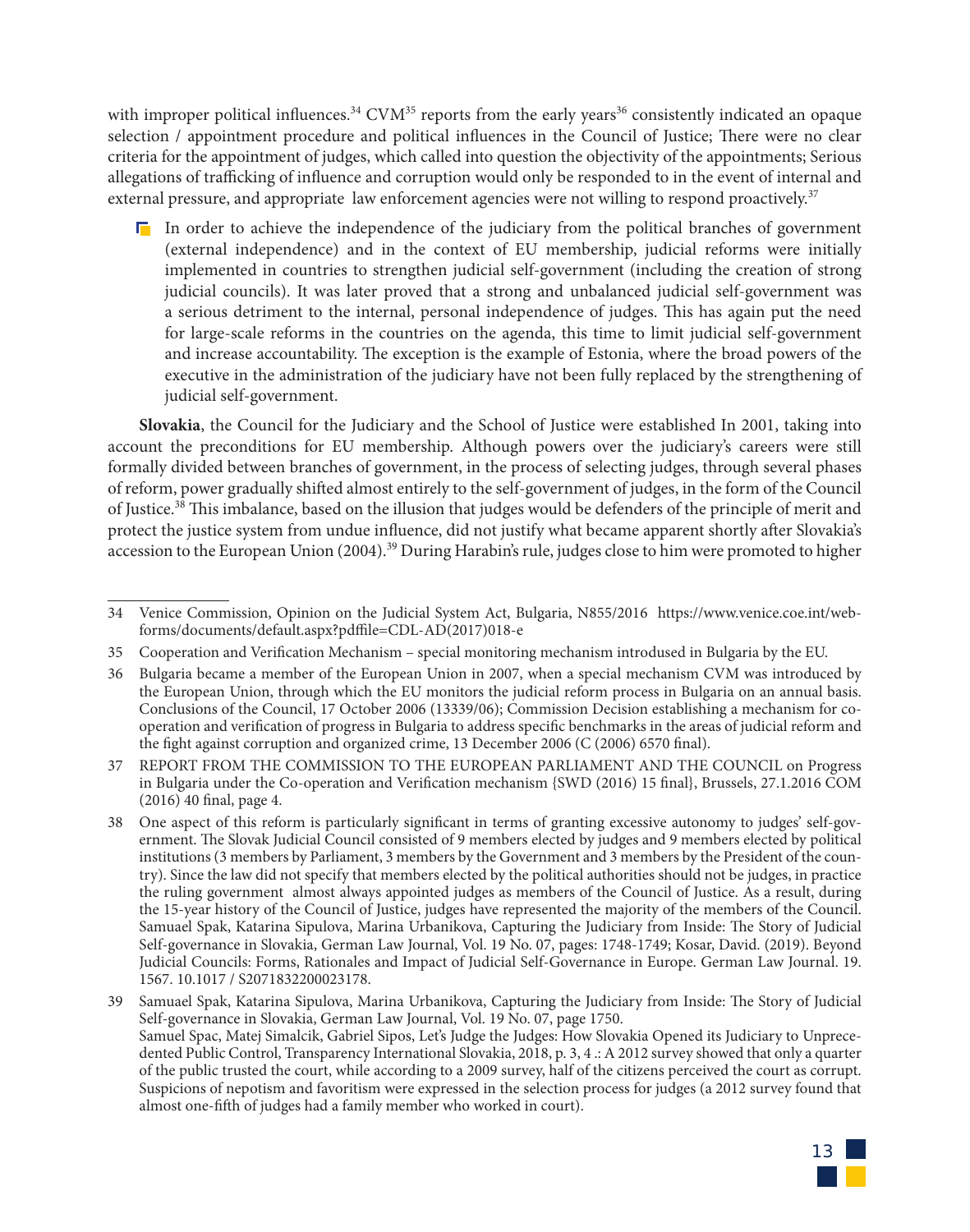instances and to the positions of court chairman, while his critics were disciplined.40 Among the problems of enhanced judicial self-government were also named: the irreplaceability of judges appointed during the communist regime.<sup>41</sup> The large-scale reform that began in 2011 has largely focused on the selection / appointment of judges and increasing the transparency of the judiciary.42 However, the confidence of the Slovak public towards the court remains low.43 As a result of the 2011 reform, a similar procedure for selecting judges was introduced for promotion. Since 2017, the President of the Regional Court or the President of the Supreme Court has set up a 5-member commission to promote judges (1 member will be selected from the list drawn up by the Council of Justice; 2 will be selected from the list drawn up by the Minister of Justice; 1 will be elected by the Judicial Council). As a result of changes in both selection and promotion procedures, the involvement of other branches of government in this process has increased.<sup>44</sup>

**Poland** Created in 1989 the Council of Justice, As a sui generis body, it was structurally neither part of the executive nor of the judiciary, nor of the self-governing body of judges.45 It should be noted, however, that the executive did not have a significant influence on the work of the Council of Justice.46 The opposition party, which came to power in the October 2015 parliamentary elections,<sup>47</sup> aimed to carry out fundamental reforms in the judiciary. The need for radical reforms was explained by Jaroslaw Kaczynski by the fact that all the parties that had ruled the country before were presumably members of the post-communist pact, which made radical reforms impossible.<sup>48</sup> Under this slogan, a substantial change in the judiciary began in Poland,

47 Party Law and Justice Led by Yaroslav Kachinski.

48 Poland, Joint Opinion ON AMENDMENTS TO THE LAW ON THE COMMON COURTS, THE LAW ON THE SUPREME COURT, AND SOME OTHER LAWS, CDL-AD(2020)017. "On the one side, supporters of the reform led a public campaign accusing the judiciary of corporatism, corruption, links to the communist regime, etc. On the other side, political opposition in Parliament, major associations of judges, leading NGOs and some individual judges publicly condemned the reform as a major encroachment on judicial independence." Venice Commission,



<sup>40</sup> Stefan Harabin: 2006-2009 Minister of Justice of Slovakia, Chairman of the Supreme Court and Chairman of the Council of Justice.

<sup>41</sup> Samuael Spak, Katarina Sipulova, Marina Urbanikova, Capturing the Judiciary from Inside: The Story of Judicial Self-governance in Slovakia, 19 GERMAN LJ 1741 (2018): Judges appointed after the fall of the communist regime were educated in a system without a culture of judicial independence and there were no democratic values. As a result, the elite in court used the powerful Justice Council model to their advantage.

<sup>42</sup> Samuael Spak, Katarina Sipulova, Marina Urbanikova, Capturing the Judiciary from Inside: The Story of Judicial Self-governance in Slovakia, German Law Journal, Vol. 19 No. 07, page 1755. The reforms related to the name of the Minister of Justice, Lucia Zitnanska, in terms of transparency of the judiciary, were aimed at increasing public control over the judiciary and mainly addressed the following issues: publication of court decisions; Continuous evaluation of judges' activities. Samuel Spac, Matej Simalcik, Gabriel Sipos, Let's Judge the Judges: How Slovakia Opened its Judiciary to Unprecedented Public Control, Transparency International Slovakia, 2018, p. 3.

<sup>43</sup> Independence Without Accountability: the Harmful Consequences of EU Policy Toward Central and Eastern European Entrants, James E. Moliterno, Peter Curos, Lucia Berdisova, Jan Mazur, Fordham International Law Journal, V. 42, Issue 2, Article 7, 2018, p. 533.

<sup>44</sup> Independence Without Accountability: the Harmful Consequences of EU Policy Toward Central and Eastern European Entrants, James E. Moliterno, Peter Curos, Lucia Berdisova, Jan Mazur, Fordham International Law Journal, V. 42, Issue 2, Article 7, 2018, p. 533.

<sup>45</sup> Adam Bodnar and Lukasz Bojarski, Judicial Independence in Poland, Judicial Independence in Transition (Anja Seibert-Fohr (ed.)), Max-Planck-Institut für ausländisches öffentliches Recht und Völkerrecht, 2012, page 670. The members of the Council of Justice were: ex-official, Chairman of the Supreme Court, Minister of Justice, Chairman of the Supreme Administrative Court (during their tenure in the relevant positions); A representative of the President of the country (the President appointed and dismissed at his discretion); 15 judges elected from courts of all levels; 4 members elected by the Sejm (elected from among the members of the Sejm) and 2 members elected by the Senate from among its own members (all of these members were members of the Council of Justice during their term of office)

<sup>46</sup> Adam Bodnar and Lukasz Bojarski, Judicial Independence in Poland, Judicial Independence in Transition (Anja Seibert-Fohr (ed.)), Max-Planck-Institut für ausländisches öffentliches Recht und Völkerrecht, 2012, page 673.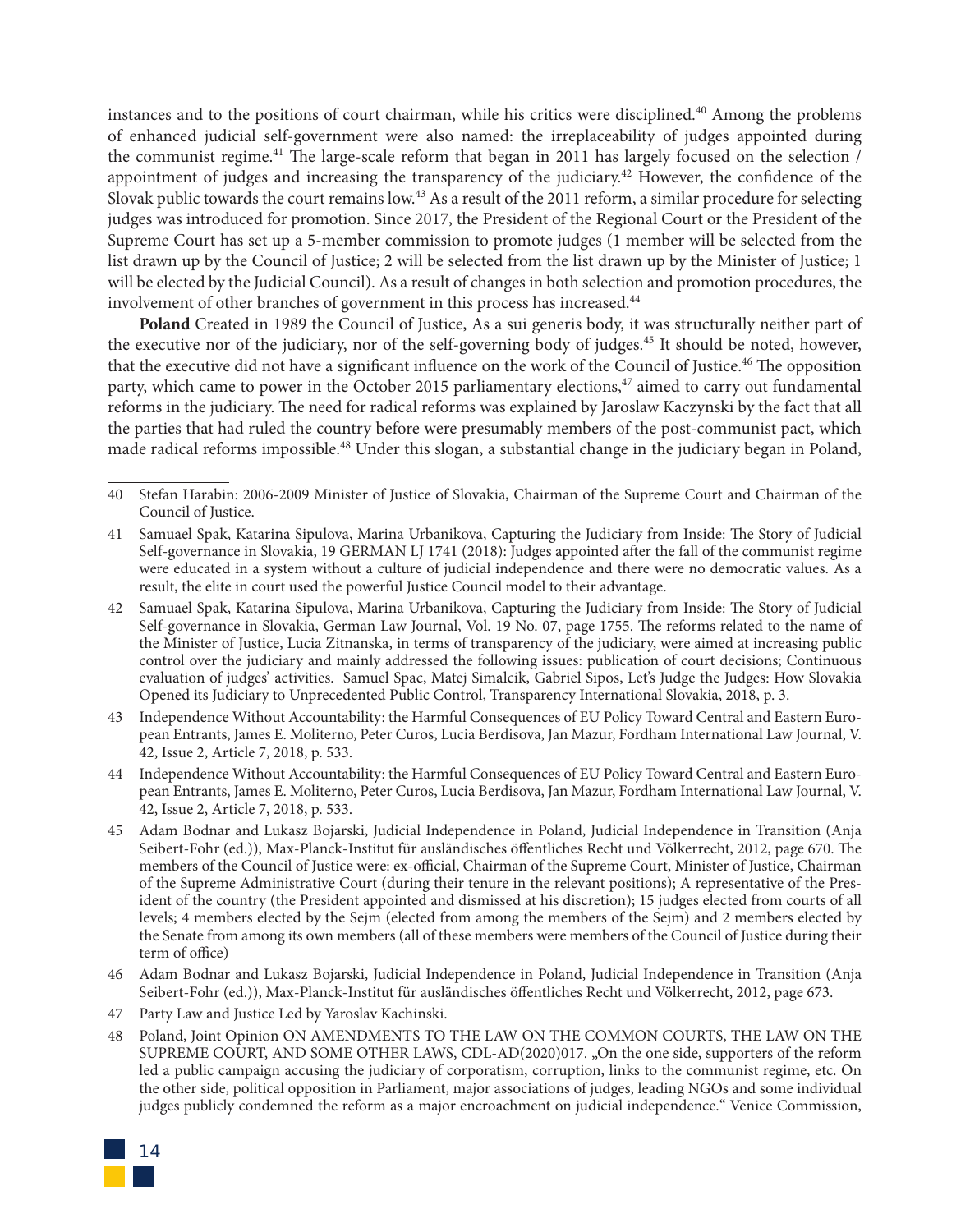in particular, a significant increase in the role and powers of the executive branch in the judiciary<sup>49</sup>, which was sharply criticized by the Venice Commission as a threat to the principle of separation of powers<sup>50</sup>, the UN Special Rapporteur<sup>51</sup> and other organisations. As a result of the large-scale legislative reform implemented in 2017, the self-government of judges was significantly limited in various aspects and the participation of the political branches of government in the administration of the court was increased.52 For example, as a result of the reform, the process of selecting 44 judges of the Supreme Court, which started at the end of 2018, was completely excluded from the Supreme Court. Candidates applied directly to the National Council of the Judiciary (KRS), which conducts formal and material review of candidates' applications before presenting to the President. However, in practice, the Judicial Council failed to ensure proper standards in the selection process of judges, which, among other circumstances, raised doubts about the influence of the executive on the appointment process.<sup>53</sup>

**Estonia** is a rare exception in the post-Soviet space, which has succeeded in terms of judicial independence and efficiency. Implementation of reforms here also began with the release of the judiciary from strong control over the executive. The main driver of the reforms was the preconditions for joining the European Union.<sup>54</sup> In Estonia, as in other countries, the reforms began with a dramatic increase in the powers of the judicial self-government, however the administration has not been delegated completely to self-government, and Minister of Justice and President retained balancing mechanisms. Before 2002 reform, court administration was mainly led by Minister of Justice, while after the reform, the Council of Judiciary and Minister of Justice administered the courts jointly<sup>55</sup>. Judicial reform has resumed in Estonia since 2009. As a problem was

Joint Urgent Opinion ON AMENDMENTS TO THE LAW ON THE COMMON COURTS, THE LAW ON THE SUPREME COURT, AND SOME OTHER LAWS. CDL-AD(2020)017 Para. 12. https://www.venice.coe.int/webforms/documents/default.aspx?pdffile=CDL-AD(2020)017-e

- 49 Rule of Law in Poland. State of Play in October 2017. Analysis by judge Dariusz Mazur and judge Waldemar Zurek. https://ruleoflaw.pl/so-called-good-change-in-the-polish-system-of-the-administration-of-justice/
- 50 Venice Commission, Joint Urgent Opinion ON AMENDMENTS TO THE LAW ON THE COMMON COURTS, THE LAW ON THE SUPREME COURT, AND SOME OTHER LAWS. CDL-AD(2020)017 https://www.venice. coe.int/webforms/documents/default.aspx?pdffile=CDL-AD(2020)017-e
- 51 Poland Judicial Independence Under Threat, UN Expert Finds, October 2017. https://www.ohchr.org/EN/News-Events/Pages/DisplayNews.aspx?NewsID=22321&LangID=E#:~:text=GENEVA%20%2F%20WARSAW%20 (27%20October%202017,official%20mission%20to%20the%20country.
- 52 In practice, part of the current judges were terminated prematurely by lowering the retirement age, leading to the early termination of 72 to 27 judges in the Supreme Court. This rule also applied to judges of lower courts.
- 53 In practice, the Polish Judicial Council failed to ensure a fair and credible selection process: it was expedient and based on insufficient information and superficially assessed the good faith of the candidates, making the evaluation overly discretionary. Also, the requirement of insufficient information for the candidates was named as a problem: by law they were not obliged to submit documents certifying compliance with the established criteria (proof of legal knowledge, submission of details of professional career, indication of achievements and exclusion of academic papers). One chapter of the report also focuses on the selection of candidates for signs of political influence (low level of transparency, secret ballot, candidates' connections with the executive, etc.). Pawel Filipek, THE NEW NATIONAL COUNCIL OF THE JUDICIARY AND ITS IMPACT ON THE SUPREME COURT IN THE LIGHT OF THE PRINCIPLE OF JUDICIAL INDEPENDENCE,, Chapters 2, 3. https://europeistyka.uj.edu.pl/ documents/3458728/141910948/P.+Filipek\_PWPM2018\_pages-177-196.pdf
- 54 Timo Ligi, Judicial Independence in Estonia, Judicial Independence in Transition (Anja Seibert-Fohr (ed.)), Max -Planck-Institut für ausländisches öffentliches Recht und Völkerrecht, 2012, page 739.
- 55 Prior to the 2002 reform, the Minister of Justice determined the number of courts and judges for the first and appellate courts, territorial jurisdiction and the number of judges in a particular court, appointed court presidents, and organized the training of judges. Since the 2002 reform, the Minister of Justice is still responsible for the day-to-day administration of the courts of first and appellate courts, through court managers, although the Minister of Justice needs the consent of the Council of Justice to exercise all of the above powers. In the literature, the period before the 2002 reform is characterized as "administration of the court by the executive", and the period after the 2002 reform is characterized by the administration of the court in cooperation with the executive and the judiciary. Timo Ligi,

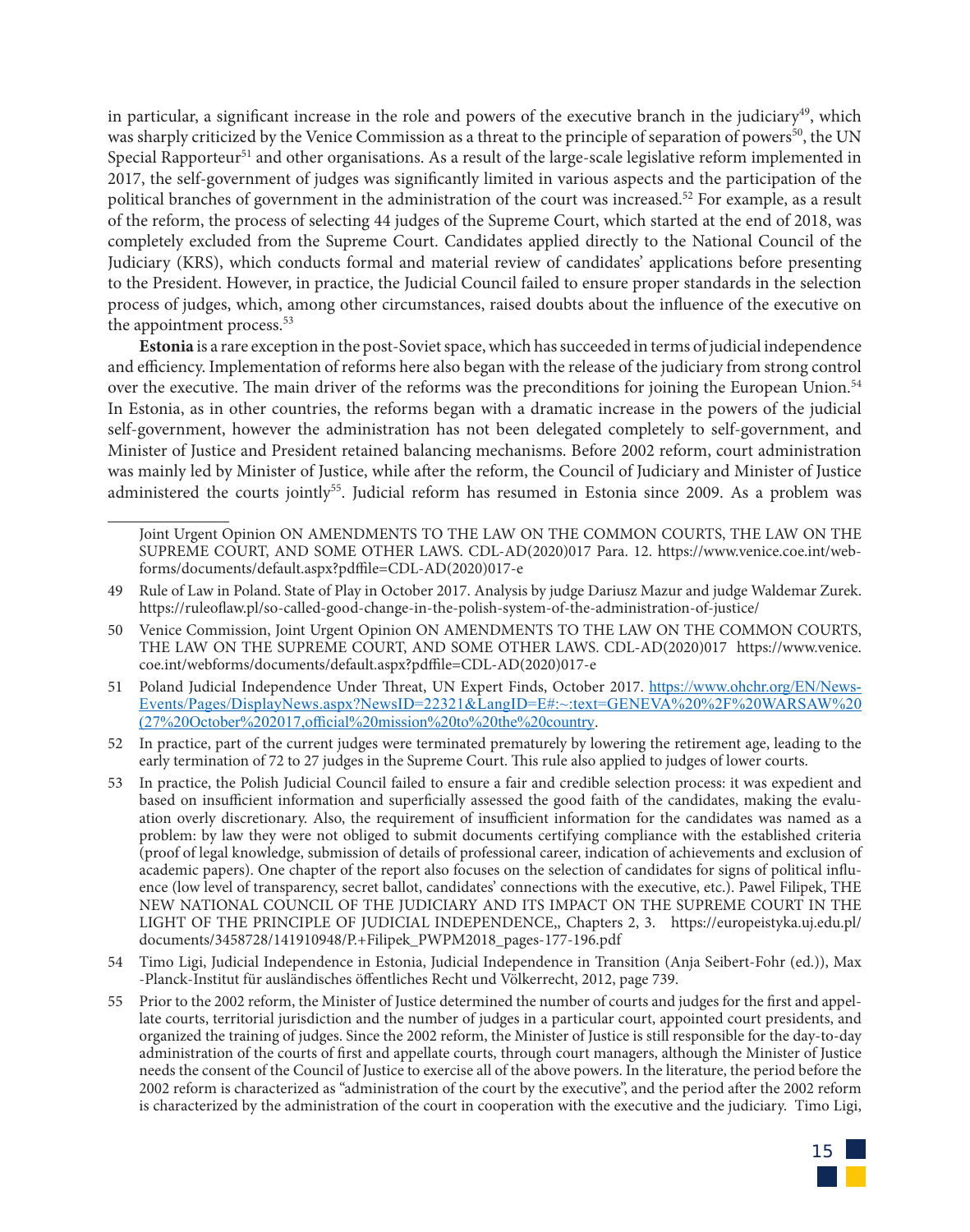named the fact that the joint administration model made it difficult to identify one responsible entity for decision-making. Also, the aim of the new reform is to extend the powers of the Council of Justice to cover the powers of the Minister of Justice, which will be related to the management of the staff (staff) of the courts. According to the draft, the function of technical administration of the court should also be transferred to the Council of Justice.<sup>56</sup>

**In Hungary, in** 2011 and in **Romania** prior to the reforms in2004, the criticism (in the first case) was the overly discretionary powers of court presidents in the selection process of judges, and (in the second case) the influence of the executive on the selection of judges. As a result, in both countries, the selected candidates were loyal to the executive and unqualified. Reforms have been carried out in both countries to strengthen the Councils of Justice. According to one of the authors, the strengthening of the Judicial Councils may have been explained by the fact that the Judicial Councils were seen as the main institutions that had the ability to protect the independence of the judiciary and at the same time effectively manage human resources.<sup>57</sup> However, the strengthening of the Judicial Councils in both countries has created problems for the personal independence of judges.58 In the case of Hungary, some of the authors point out that the current political processes, in particular the ambition of the ruling party to gain control over the judiciary, take place through the instrumentalization of the governing bodies of the judiciary.59

<sup>59</sup> Quality of Judicial Input and Independence of Judges in Hungary and Romania: Assessing Judicial Selections, p. 119. Cf. Sonnevend P, Jakab A, Csink L, "The Constitution as an Instrument of Every Day Party Politics: the Basic Law of Hungary.



Judicial Independence in Estonia, Judicial Independence in Transition (Anja Seibert-Fohr (ed.)), Max-Planck-Institut für ausländisches öffentliches Recht und Völkerrecht, 2012, page 741-746.

<sup>56</sup> Ibid, 753-755. By 2011 the reform package of 2009 partially has was adopted. The work on the remaining part of the 2009 reform package continued.

<sup>57</sup> Quality of Judicial Input and Independence of Judges in Hungary and Romania: Assessing Judicial Selections, p. 119.

<sup>58</sup> David Kosar, Perils of Judicial Self-government in Transitional Societies, Cambridge University Press 2016, 334-339.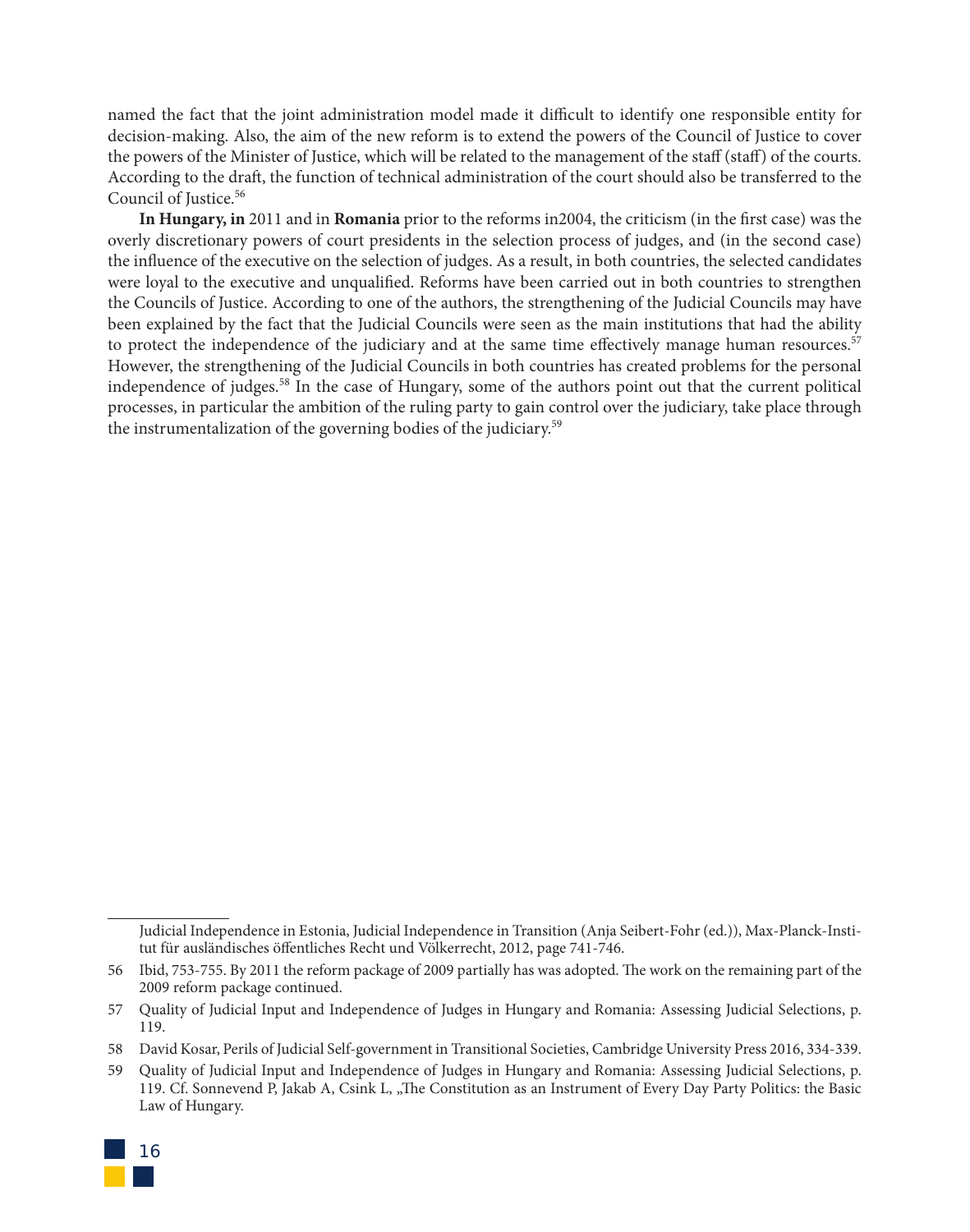## **3. ROAD PASSED BY THE COUNTRIES TO REFORM SELECTION/APPOINTMENT/PROMOTION OF JUDGES ACCORDING TO DIFFERENT STAGES OF COMPETITION PROCEDURE**

#### **3.1**. **Eligibility for Competition**

Despite the powers vested in the selection process, it was found that assigning a so-called gatekeeper function to the self-governing judges in the selection process caused problems with receiving outsiders with new knowledge and experience in the system (Poland, Czech Republic, Hungary); Dealing with the communist past and the introduction of new knowledge and training in the system was hindered by the career model of selecting judges in Bulgaria. Experience shows that even when regulating the selection of judges allows outsourcing, in practice, when judges have decisive power, judges always prefer to appoint candidates with the experience of working in judiciary (who have no legal practice outside the judiciary) to the position of judge.

**Slovakia** As a result of the 2001 reform, the function of selecting judges was distributed among the Council of Justice, the presidents of the courts and their advisory bodies, although judges played a crucial role in the selection. Candidates for the Council of Justice were nominated by the presidents of the courts through their advisory bodies - the Council of Judges. Councils of judges were formed in the regional and supreme courts, with a majority of judges.<sup>60</sup> After the establishment of the Judicial Council, before the 2011 reform, Slovakia had a system of judicial candidates (justicni cakatelia) 61, which meant that candidate status was acquired not by open selection but by persons trained and socialized in the judiciary.<sup>62</sup> The Council of Justice only formally agreed to nominate them by nominating candidates for the position of judge to the President. At the same time, the issues of promotion of judges were decided by the presidents of separate courts, and the Council of Justice approved their choice.<sup>63</sup> Because of such an arrangement, the role of the Council of Justice in the selection process was unclear. The question was how much influence it had on the selection of candidates if its role was only formal (serving to legitimize the selection) and actually decisions about who would be eligible for the competition were made elsewhere (opaque).<sup>64</sup> Interestingly, in the wake of the strengthening of the formal independence of the judiciary, the state of the country's judicial system was deteriorating, especially in 2006-2010. Some authors believe that, in the process of gaining independence from State actors, the judiciary has developed into a branch fulfilling personal interests with the lowest

<sup>64</sup> Samuael Spak, Katarina Sipulova, Marina Urbanikova, Capturing the Judiciary from Inside: The Story of Judicial Self-governance in Slovakia, 19 GERMAN LJ 1741 (2018), p. 1750.



<sup>60</sup> Judges' councils consisted of a maximum of 15 judges, 2/3 of whom were elected by the general meeting of judges of the respective court, and 1/3 consisted of the president of the court and his appointed members https://rm.coe. int/1680747c83

<sup>61</sup> The "candidate for judge" system meant that a career judge was promoted to the career level of the judiciary, from the lowest to the highest, in the Supreme Court, and senior judges had a decisive influence on their professional development. Most of these people had no experience other than working in court, which is seen as a tool to reinforce dogmatism and formalism in the new judges. Zdenek Kuhn, Judicial Administraction Reform in Central-Eastern Europe: Lessons to be Learned, Judicial Independence in Transition, (Anja Seibert-Fohr (ed.)), Max-Planck-Institut für ausländisches öffentliches Recht und Völkerrecht, 2012, page 615.

<sup>62</sup> Samuael Spak, Katarina Sipulova, Marina Urbanikova, Capturing the Judiciary from Inside: The Story of Judicial Self-governance in Slovakia, 19 GERMAN LJ 1741 (2018), p. 1750.

<sup>63</sup> Ibid.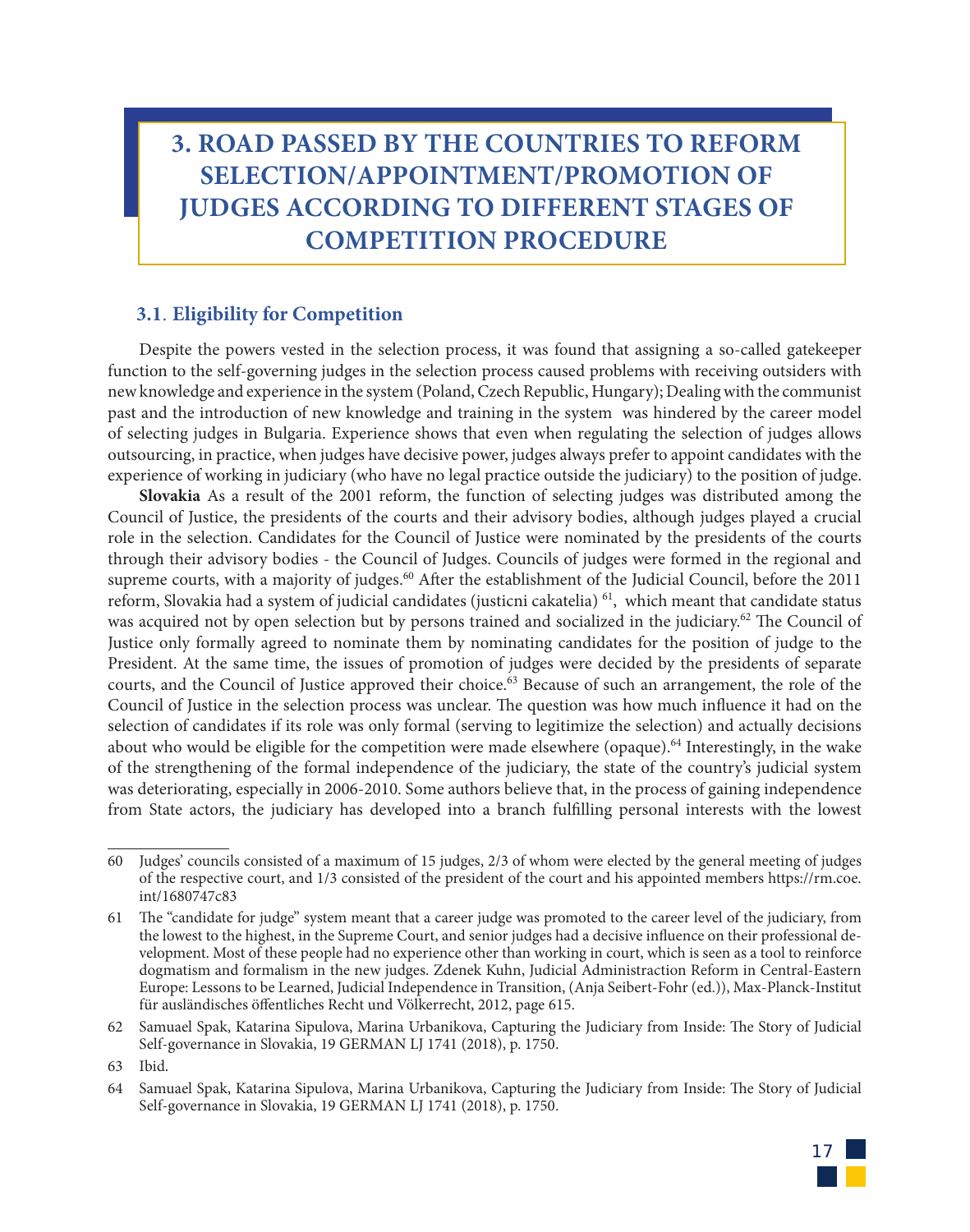level of public trust.<sup>65</sup> This is evidenced by the composition of the Judicial Council (composed mainly of judges) and Selection Commissions, where only judges were represented. Judges at the level of selection commissions were selected only by the judges themselves, and at the level of the Council of Justice - mostly by judges. As an exception, candidates for judges who were eligible to become judges without participating in the selection process were also selected through a procedure administered by the judges themselves.<sup>66</sup> Many criticisms were heard about nepotism and corruption in the process of selecting judges. Sometimes the names of successful candidates were known before the selection procedure. Too many judicial candidates were associated with judges. The reform was presented against this background.<sup>67</sup> As a result of the 2011 reform, a system of commissions was introduced for the initial selection of judges, consisting of at least 3 judges (2 nominated by the Judicial Council, 1 - nominated by the Judicial Council of the court where the vacancy was announced), with 2 members nominated by balanced political branches. Presence of majority of judges was ensured.68 In practice, the process has shown that preference was still given to candidates who had ties to the court - kinship ties or links with members of selection commissions.<sup>69</sup> Because of this, in 2017 the selection procedure shifted from district courts to regional courts.70 The selection commissions consist of 2 members nominated by the Council of Justice, 2 nominated by the Minister of Justice, and 1 member elected by the collegium of judicial boards of the respective region.<sup>71</sup> At the same time, the aim was to balance the power of judges' self-government by increasing the accountability of judges by increasing access to decisions and other information and introducing a system of judicial evaluation.72

**In Poland**, the function of selecting a judge is divided between the Council of Justice, the presidents of the courts, the panels of judges and the general assembly of judges of the respective courts. A person who meets the established requirements<sup>73</sup> submits his / her candidacy to the chairman of the regional or appellate

68 Samuael Spak, Katarina Sipulova, Marina Urbanikova, Capturing the Judiciary from Inside: The Story of Judicial Self-governance in Slovakia, 19 GERMAN LJ 1741 (2018), p. 1755. In the first phase of the 2011 reform there was an attempt to set up selection commissions where judges would not be in the majority, although the Slovak Constitutional Court declared such a composition unconstitutional: Independence Without Accountability: the Harmful Consequences of EU Policy Toward Central and Eastern European Entrants, James E. Moliterno, Peter Curos, Lucia Berdisova, Jan Mazur, Fordham International Law Journal, V. 42, Issue 2, Article 7, 2018, p. 533.

<sup>73</sup> In Poland, a person can become a judge in three alternative ways: by passing judicial training and passing a judicial examination; After a certain period of work as an assistant judge or clerk in court and in case of passing the examination; Or by transfer from another legal profession (prosecutor, lawyer, legal advisor, notary). A person appointed as a judge is required, among other formal requirements, to work in the profession for a variety of judicial positions for varying lengths (eg a lawyer should have at least 6 years of experience to be appointed as a regional court judge and 8 years in an appellate court). Adam Bodnar and Lukasz Bojarski, Judicial Independence in Poland, Judicial Independence in Transition (Anja Seibert-Fohr (ed.)), Max-Planck-Institut für ausländisches öffentliches Recht und Völkerrecht, 2012, page 679-680.



<sup>65</sup> James E. Moliterno, Lucia Berdisova, Peter Curos, Jan Mazur, INDEPENDENCE WITHOUT ACCOUNTABILITY: THE HARMFUL CONSEQUENCES OF EU POLICY TOWARD CENTRAL AND EASTERN EUROPEAN EN-TRANTS, Fordham International Law Journal, 2018 [Vol. 42: 2, 265-336], at 310.

<sup>66</sup> James E. Moliterno, Lucia Berdisova, Peter Curos, Jan Mazur, INDEPENDENCE WITHOUT ACCOUNTABILITY: THE HARMFUL CONSEQUENCES OF EU POLICY TOWARD CENTRAL AND EASTERN EUROPEAN EN-TRANTS, Fordham International Law Vol. 42: 2, 265-336], at 315.

<sup>67</sup> Ibid.

<sup>69</sup> Ibid, 1756.

<sup>70</sup> The Slovak court system consists of 54 district and 8 regional courts https://e-justice.europa.eu/content\_judicial\_ systems in member states-16-sk-en.do?member=1

<sup>71</sup> Ibid.

<sup>72</sup> Independence Without Accountability: the Harmful Consequences of EU Policy Toward Central and Eastern European Entrants, James E. Moliterno, Peter Curos, Lucia Berdisova, Jan Mazur, Fordham International Law Journal, V. 42, Issue 2, Article 7, 2018, p. 533.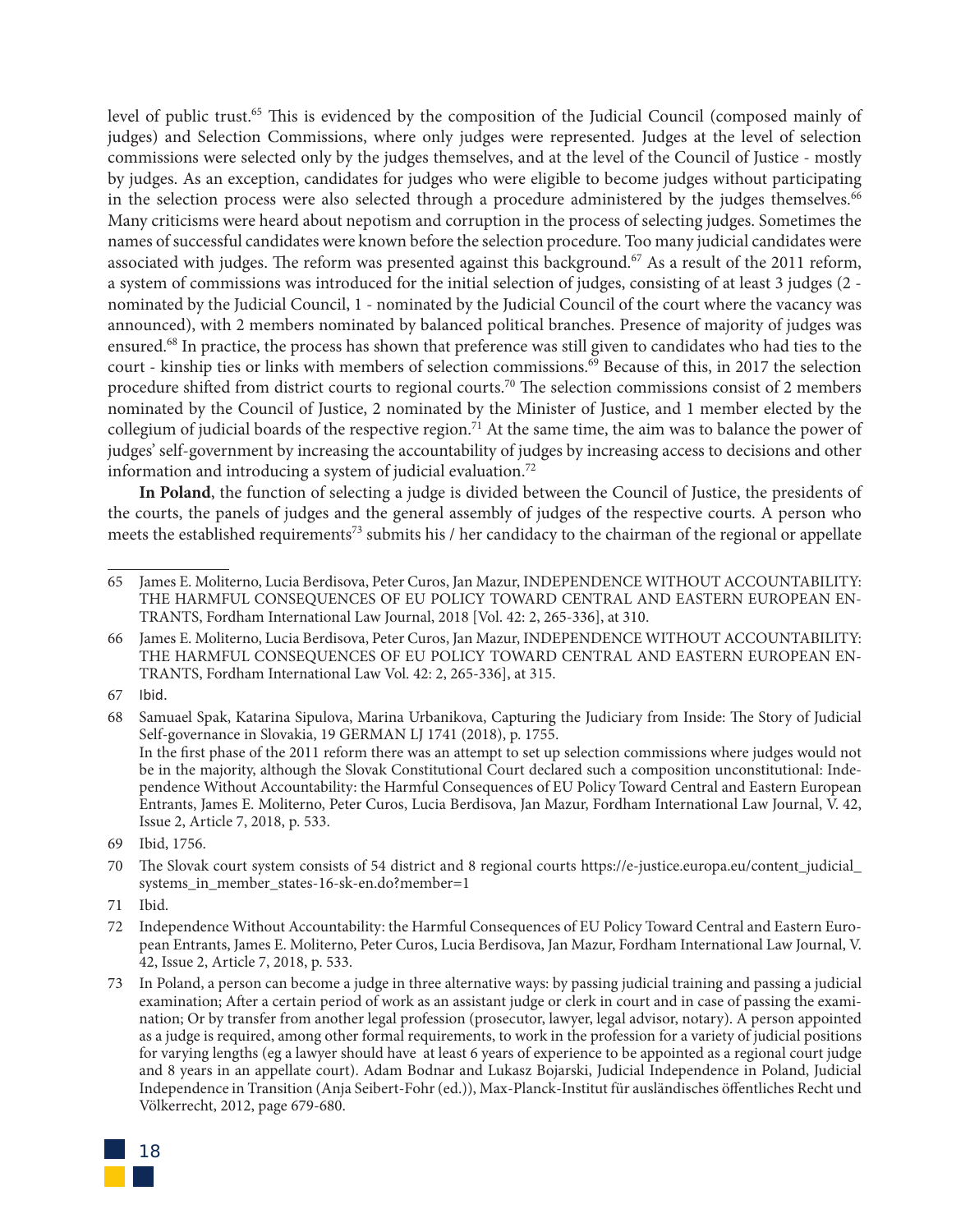court where the vacancy has been announced. It is the role of the presiding judge to assess whether a candidate meets the established formal requirements. In case of affirmation, the chairperson of the court shall submit the candidate's application to the panel of judges with an<sup>74</sup> assessment of the candidate's qualifications. The presiding judge shall also set a date for the general meeting of judges of the relevant court to consider the nomination. The panel of judges will also evaluate the candidate and prepare a report before the date of the general meeting of judges. The General Assembly of Judges will evaluate all the candidates in one sitting. The General Assembly of Judges will evaluate the candidate by voting and submit a conclusion to the President of the Court. The President of the Court shall notify the Council of Justice and the Minister of Justice of the candidate and his assessments. The function of the Minister of Justice is to check whether the candidate meets the immaculate character criterion.75 Despite the delegated powers, the appointment of a judge from outside the judiciary as a result of this procedure was very rarely used in practice.<sup>76</sup> Although Polish law provided for the appointment of a person as a judge from outside the judiciary, in practice the appointment of judges from outside was very rare. The reason for this was the promotion or transfer of a judge to a vacant position only after the incumbent judge had been seconded to a relevant court for the exercise of judicial powers (delegation of judges). The second reason was the system of evaluation of judges, which was also used to give preference to incumbent judges in the process of promotion and transfer to other courts who were already in the court environment and were no strangers to this system.<sup>77</sup> As for the School of Justice, this institution was established in Poland as a result of the abolition of the mechanism for the appointment of judges on probation. The rationale for legislative changes to the school model indicated analogy with the schools of law in France, Spain, and Portugal.<sup>78</sup>

**The Czech** Justice Council has not yet been established altough the discussions around establishing such council have been ongoing. Although all branches of government are involved in the selection/appointment process of judges (judges are appointed by the President of the country, by counter-signature of the Prime Minister, from the list updated twice a year by the Minister of Justice, the chairperson of the regional court has the authority to nominate a candidate for the Minister of Justice. Accordingly, it is the judges who have the main influence on the appointment of a judge in the first instance in the Czech Republic, in addition to the career system of appointment of judges, which means that judges in the appellate and cassation instances in the Czech Republic are indirectly promoted by promotion. The critics say that the system of appointment of judges gave no inflow of staff from outside. At the same time, there are very scarce public discussions and low transparency of the appointment process.<sup>79</sup> Although a candidate with work experience outside the

<sup>79</sup> Michal Bobek, Judicial Selection, Lay Participation, and Judicial Culture in the Czech Republic: A Study in a Central



<sup>74</sup> The panel of judges of the court is a special body that ensures the administration of the said court. Such panels of judges are established in the regional courts (4 to 8 members) and the appellate courts (3 to 5 members). The members of the panel are elected by general assambley of the relevant courts for 2 years.

<sup>75</sup> To assess this criterion, the Minister of Justice cooperates with the police department, which investigates information about the candidate's violations (contacts with criminal groups, prostitution and other similar groups, information that indicates the candidate's dependence on alcohol and drugs). The Minister of Justice shall pass the information obtained to the candidate and the Council of Justice. Adam Bodnar and Lukasz Bojarski, Judicial Independence in Poland, Judicial Independence in Transition (Anja Seibert-Fohr (ed.)), Max-Planck-Institut für ausländisches öffentliches Recht und Völkerrecht, 2012, page 681-682

<sup>76</sup> One of the ways to be appointed a judge in Poland is to select a candidate by transferring from another legal profession, however, this method was very rarely used for appointment as a judge and only in the case of appointment to higher instances. Adam Bodnar and Lukasz Bojarski, Judicial Independence in Poland, Judicial Independence in Transition (Anja Seibert-Fohr (ed.)), Max-Planck-Institut für ausländisches öffentliches Recht und Völkerrecht, 2012, page 679-680.

<sup>77</sup> Adam Bodnar and Lukasz Bojarski, Judicial Independence in Poland, Judicial Independence in Transition (Anja Seibert-Fohr (ed.)), Max-Planck-Institut für ausländisches öffentliches Recht und Völkerrecht, 2012, page 685.

<sup>78</sup> Adam Bodnar and Lukasz Bojarski, Judicial Independence in Poland, Judicial Independence in Transition (Anja Seibert-Fohr (ed.)), Max-Planck-Institut für ausländisches öffentliches Recht und Völkerrecht, 2012, page 683.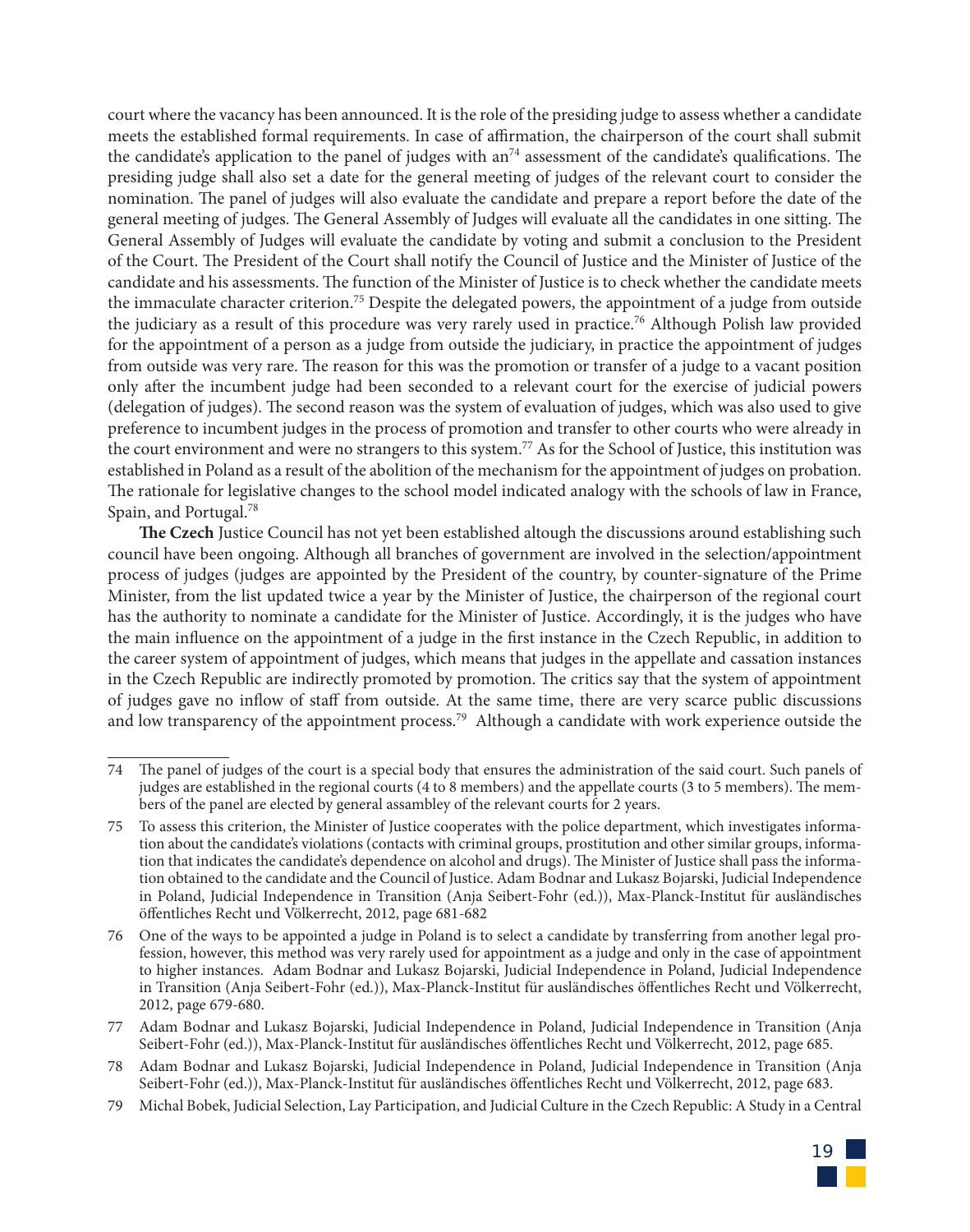judiciary could be appointed as a judge, in practice only first-instance candidates with training experience in the judiciary were appointed, and appellate and cassation instances were appointed only as judges with first instance judicial experience. 80

**In Hungary** the judge may be a person with 3 years of experience working in the legal profession. Experience of working in the profession includes experience of working as a court assistant, prosecutor, lawyer, notary, or legal advisor, in various public services, or as a judge. Nevertheless, the experience of working as an assistant judge is the most common way to become a judge. So for example, every judge appointed in 2016 previously worked as an assistant to judge.<sup>81</sup> This is due to the fact that despite the involvement of various actors, judges have a crucial role in the selection process of judges, and they always prefer to appoint young candidates who have no experience working in the legal profession other than working in the judiciary.<sup>82</sup> The 2011 reform, which was widely criticized, gave the President of the Judicial Council (NJO) discretionary power to nominate a candidate with a lower rating, or to cancel the entire selection process. Interestingly, although a reasoned decision by the President requires the consent of the Council of Justice, in practice these mechanisms do not effectively limit the discretionary powers of the President (consent or refusal of the Council of Justice to have binding force). However, the law leaves too much discretion for the president to annul the selection process.<sup>83</sup>

**Bulgarian** law establishes a career system for the appointment of judges, which includes: the appointment of junior judges by competition in the district courts; Appointment of a judge for the first time in district, regional and administrative courts through competition; Inner transfer and promotion procedures in appellate and cassation courts. For a position in the justice system (junior judge for the first time, junior prosecutor, junior investigating magistrate), the Judicial Council announces the competition centrally.<sup>84</sup> In addition to the standard requirements for eligibility of a candidate, a candidate (junior judge, district / district judge) is required to have a professional license. To the licensing procedure is devoted one chapter of the law<sup>85</sup> and consists of two components: A license applicant must undergo professional practice and pass a licensure exam for lawyers. The law establishes a uniform rule for the practice of those entering the legal profession. Those wishing to go through the internship apply to the Ministry of Justice.<sup>86</sup> Detailed rules of practice are determined by the Minister of Justice. After passing the internship, the person passes the qualification exam. Minister of Justice announces the exam, sets up a competition commission and determines other rules for conducting the exam. The junior judge will be appointed to the district court for a term of 2 years. For 2 years he works under the supervision of a specially appointed mentor (acting judge), after which he has to be appointed to the regional court without a competition.<sup>87</sup>

The candidate who is first appointed to the position of a judge is required to have up to 3 years of experience working in the profession; Candidates to be appointed to a higher court must have the following work experience: 8 years for regional Court Judge; 10 years - for the appellate instance; 12 years - for the Supreme Court.



European (Non) Tranformatio, 03/2014, College of Europe, Department of European Legal Studies, chapter 3.3. and 3.4. http://aei.pitt.edu/63516/1/researchpaper\_3\_2014\_bobek.pdf

<sup>80</sup> Ibid.

<sup>81</sup> Quality of Judicial Input and Independence of Judges in Hungary and Romania: Assessing Judicial Selections.

<sup>82</sup> Zdenek Kuhn, Judicial Administration Reforms in Central-Eastern Europe: Lessons to be Learned, JUDICIAL IN-DEPENDENCE IN TRANSITION, page 612.

<sup>83</sup> Quality of Judicial Input and Independence of Judges in Hungary and Romania: Assessing Judicial Selections.

<sup>84</sup> The law mandates the announcement of a competition at least once a year and defines the terms of its announcement and holding. The Council of Justice determines the number of vacancies based on the information provided by the administrative chairmen of the respective courts. Up to 10% of the vacancies will be allocated for the primary appointment through a lottery.

<sup>85</sup> Judicial Systems Act of Bulgaria, Chapter 14.

<sup>86</sup> With the amendments of 2016, the law specified the topics of practice: general issues of the work of the judiciary (less than 2 months) and practice according to the individual plan (less than 4 months). Lawyers go through professional practice with a lawyer, notary, bailiff and other persons whose work requires the qualification of a lawyer.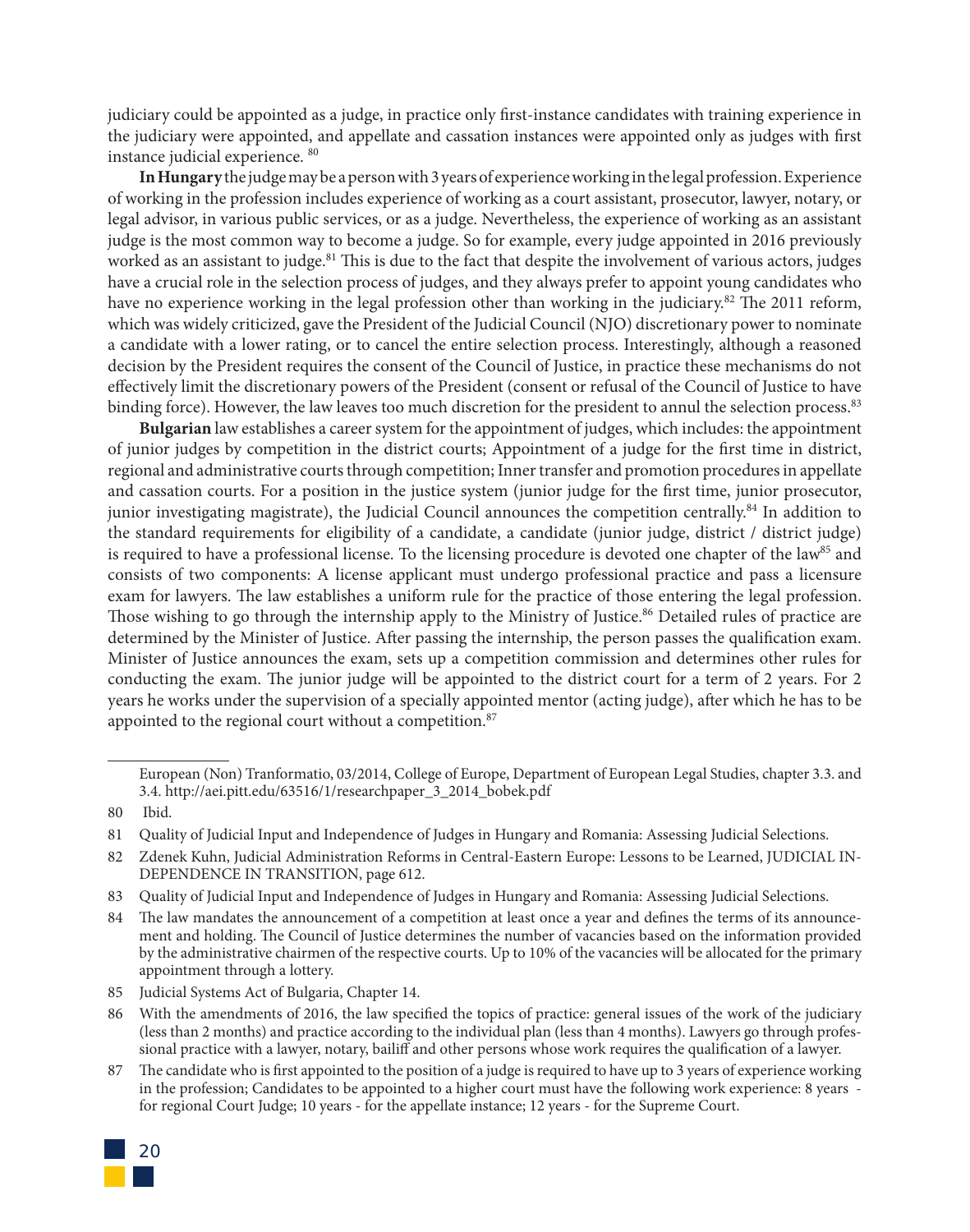**In Estonia, in** order for a person to be appointed a judge of the first instance, he or she must undergo pre-judicial training.88 Unlike in Georgia, not only persons with experience of working as a judge are exempted from special training, but also a person with 2 years of experience as a lawyer or prosecutor who has passed the qualification exam for a judge after taking the oath of office. To be appointed a judge of the Court of Appeals, a person is not required to undergo special training, although he / she must have passed the Judge Qualification Exam and be an "experienced and recognized" lawyer.<sup>89</sup>

**In Romania, before the** 2004 reform, a candidate had to complete a compulsory training program to participate in a competition for judges. Interestingly, the circle of people exempted from compulsory education has expanded as a result of the 2004 reform, and not only former judges, inspectors general and legal advisers to ministries are exempt from compulsory education, but also any lawyer with 5 years of experience in the profession.<sup>90</sup>

#### **3.2. Judicial Candidate Evaluation Criteria and Eligibility**

The experience of the countries shows that even after numerous judicial reforms, the principle of objectivity of the criteria for selection of judges and the evaluation procedure has been incompletely reflected in the legislation. The main shortcomings remained: vague, insufficiently detailed evaluation criteria; The criteria are not accompanied by an evaluation methodology; The decision maker leaves too much discretionary assessment area; Problems arose where, on the one hand, the selection criteria were defined and explained, and on the other hand, the evaluation of the candidate was concentrated in the hands of one institution/entity.

Evaluation procedures for the selection of judges are not concentrated solely in the hands of the Council of Justice in any of the countries studied. Moreover, as a rule, the candidate's compliance with the criteria is not checked by the Council of Justice. In all the countries studied, in one way or another, temporary commissions/ groups have been set up to prepare candidates' assessments of their competence and good faith and submit them accordingly to the Judicial Council and/or other appointing authority. The candidate's professional skills and personal qualities are subject to assessment. Evaluation is carried out by scoring and ranking candidates. However, the practice of countries shows that objective selection remains a problem in countries where it is true that at different stages of the selection process (admissibility, evaluation, appointment) powers are divided between different institutions, although the so-called function of "blocker" remains in the hands of one institution / entity or when the decision-making entity on the appointment can deviate from the rating indicators set as a result of the evaluation and appoint as a judge a person who has earned a lower ranking in the objective evaluation process.

Regarding the institutions conducting the evaluation, we can conclude that neither the transfer of selection/evaluation powers to the Judicial Council or its collegial composition (as opposed to individual decision-making) nor the introduction of internal control and balance mechanisms in the selection process could ensure the objectivity of evaluation. On the other hand, in Estonia, which is the most successful example of judicial independence among the countries studied, members of the public participate in the selection process of judges along with judges. With a similar approach, judicial reform processes are underway in Ukraine with the involvement of civil society representatives in the selection process.

<sup>90</sup> Quality of Judicial Input and Independence of Judges in Hungary and Romania: Assessing Judicial Selections, p. 115.



<sup>88</sup> Candidates are trained in court by the decision of the relevant court chairperson. Candidates are nominated by the "Judges Examination Board" for enrollment in the preparatory course. The Board assesses the candidates' knowledge of law and conducts an interview. The duration of the preparatory period is 2 years and its completion does not guarantee the appointment of a person as a judge.

<sup>89</sup> Timo Ligi, Judicial Independence in Estonia, Judicial Independence in Transition (Anja Seibert-Fohr (ed.)), Max -Planck-Institut für ausländisches öffentliches Recht und Völkerrecht, 2012, page 757.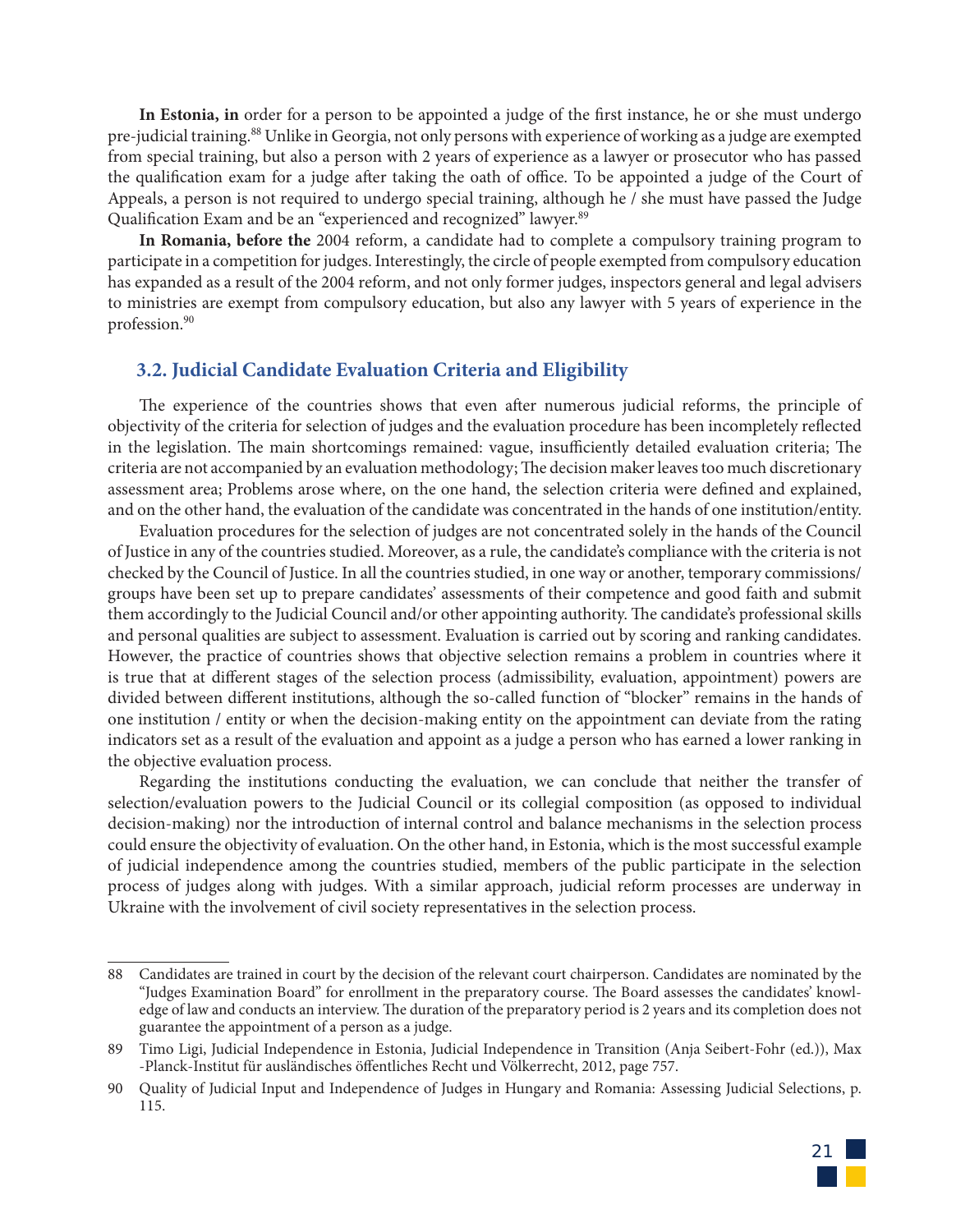#### *3.2.1. Evaluation Criteria*

**Under Hungarian** law, there are two main groups of criteria for evaluating a candidate: general criteria (duration and assessment of practical experience; length of professional experience; aptitude tests results; legal qualification examination results) and additional criteria (specialized legal degree; language skills; published works, continuing professional training). Candidate's modern decision-making and communication skills are tested through a special test (aptitude examination), including specific skills such as analytical thinking, foresight, discipline, sense of responsibility, determination, fastidiousness, honesty, conflict management, independence (autonomy), problem to solving ability. The Minister of Justice establishes a points system with a separate act, according to which each criterion is evaluated by the Interview Commission, and the Council of Justice has the authority to clarify any issues related to the awarding of points during the evaluation process. The Minister of Justice, in agreement with the President of the Council of Justice, appoints a commission of experts responsible for conducting the said test.<sup>91</sup>

Recommendations made by the Venice Commission to Bulgarian legislature regarding the evaluation procedure of judges are<sup>92</sup> helpful in creating a clearer picture of the evaluation criteria. In particular, the Venice Commission emphasizes the importance of the evaluation of judges and clarifies the need for the law to ensure that the evaluation mechanism will not be abused to undermine the independence of the judiciary.

In particular:

- $\blacksquare$  The evaluation criteria should be clearly set out in the law (and not in the Justice Council Act);
- $\blacksquare$  The evaluation methodology should be sufficiently clear;
- $\Gamma$  According to the Venice Commission, the relationship between the evaluation criteria, indicators and special criteria established by Bulgarian law is very vague. In particular, it is difficult to determine if the indicator and the special criterion determine the main criterion or if the indicators and special criteria are additional elements of the main criterion.<sup>93</sup>
- The Venice Commission notes that one of the indicators indicates the source of the information (inspector's report) and does not indicate the factor to be assessed.
- $\blacksquare$  The court workload should not be used as an indicator, but rather it should be a method of evaluating other indicators (e.g., compliance with deadlines).
- $\Gamma$  The Venice Commission recommends that the relative weight of the criterion, indicator and special criterion be determined by law.<sup>94</sup>

<sup>94</sup> More details on criteria and indicators: 95. In sum, the criteria for appraisal set out in Articles 197 - 199 are heterogeneous and partly overlapping. That makes the appraisal process less rational and less predictable. No methodology of appraisal is perfect; however, there is certainly room for improvement of the current system, if the following recommendations are followed. 96. First, it is necessary to explain the interrelationship between "criteria", "indicators" and "specific criteria" (for example, by attaching a number of indicators to each criterion). 97. Second, inspection reports should not be treated as criteria or indicators. Otherwise the Inspectorate becomes an additional appraising body, which is wrong. The Venice Commission notes that inspection reports are not subject to appeal, and that the SJC has virtually no control over their content. It should be clearly stated in the JSA that the results of the inspections (or reports of any other bodies external to the SJC, like ethics commission within the courts) have no predetermined



<sup>91</sup> Quality of Judicial Input and Independence of Judges in Hungary and Romania: Assessing Judicial Selections, p. 111.

<sup>92</sup> Venice Commission, Opinion on the Judicial System Act of Bulgaria, CDL-AD(2017)018 https://www.venice.coe. int/webforms/documents/default.aspx?pdffile=CDL-AD(2017)018-e

<sup>93</sup> Bulgarian law determines evaluation criteria as follows: a. Knowledge And Skills; b. Efficiency and discipline; c. Ethics Rules observance. The law applies following indicators: compliance with deadlines; Decision-making statistics; Inspection results; And the court's overall workload; The law also sets out special criteria that can be used in assessing a judge: a. Maintaining the schedule of court hearings; B. Skills in conducting meetings and drawing up minutes; C. Case administration and session preparation; D. Number of appealed and quashed judgments.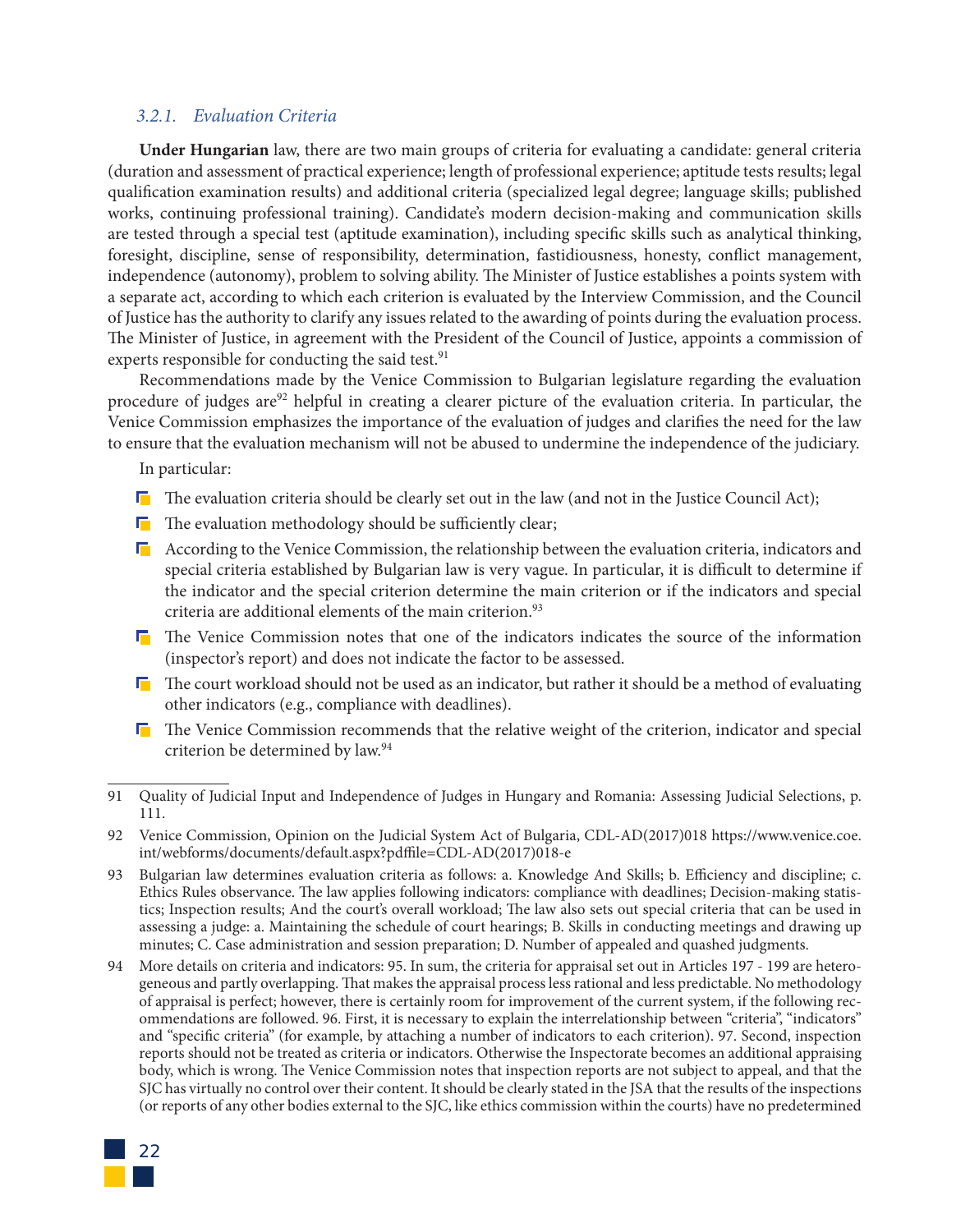In one of its findings, the Venice Commission noted that "moral integrity" is a very general term and it is unclear how a candidate's good faith (integrity) can be assessed based on the documents required by law - the candidate's biography (CV) and cover letter; The Venice Commission considered it necessary to define the criteria on the basis of which the good faith of a candidate could be assessed, noting that the roles of the Council of Justice and the Competition Commission should be separated in this process.<sup>95</sup>

**In the Czech Republic, the** evaluation criteria were criticized on the grounds that they were aimed only at checking the candidate's current condition and skills and not at examining his / her past activities and behavior (background check). In this way, any qualified lawyer with defined work experience would meet the requirements for a judge. The requirements for a judicial candidate were mostly "technical" rather than "evaluative". The only "evaluation" criterion was related to the measurement of the candidate's moral qualities, for which a psychological test was used. Candidates were required to answer standardized, open-ended psychometric testing questions. Their responses were then compared with the standardized, expected responses considered normal. A significant shortcoming of such a test was that not only a candidate with a low score on the answers considered negative, but also a score with a better score than the norm deserved a negative evaluation. This excluded a candidate with above-standard skills from the competition. As a result

<sup>95</sup> Venice Commission, Opinion on the Judicial System Act of Bulgaria, CDL-AD(2017)018, Para. 77. https://www. venice.coe.int/webforms/documents/default.aspx?pdffile=CDL-AD(2017)018-e



weight for the SJC, and should be assessed critically. The power to appraise should remain with the SJC. 98. Third, it is important to separate quantitative and qualitative criteria. The CCEJ observed that "evaluation must be based on objective criteria. Such criteria should principally [italics added] consist of qualitative indicators but, in addition, may consist of quantitative indicators ".51 99. Speaking of quantitative criteria, the Venice Commission has already criticized systems of evaluation which rely too heavily on the mathematical assessment of quantitative performance of judges. 52 The law should stipulate clearly that appraising a judge's ability to manage the administration of justice, for example through the keeping of deadlines, complying with schedules etc., should take into account the workload and other relevant circumstances. 53 100. The reversals rate (the number of decisions reversed / invalidated - see Article 199) should not be used as an important factor. The Venice Commission acknowledged the relevance of the criterion, but has always stressed that its "weight" in the appraisal should remain limited.54 Article 199 § 1 p. 4, which provides that the number of appealed decisions is a factor on which a judge is appraised on, may be misleading. A successfully appealed decision is not necessarily a negative reflection on the individual decision; the Committee of Ministers of the Council of Europe (CM / Rec (2010) 12 to member states on judges: independence, efficiency and responsibilities, p. 70) recommended that "judges should not be personally accountable where their decision is overruled or modified on appeal ".55 In sum, the Venice Commission recommends that the number of appealed judgments should only be utilized as an appraisal factor where it is established to arise from continued failure to follow clear legal rules. 101. Speaking of the qualitative indicators, there is a question of how to assess ethical behavior of a judge. From the JSA it appears that ethical matters are assessed either in connection with a specific behavior - and then this is a subject of disciplinary proceedings - or "in general". Thus, as was explained by the authorities to the GRECO, under the JSA "the indicators which need to be taken into account [for the purposes of appraisal] are: (i)  $[...]$  (ii)  $[...]$  identification of acts breaching the prestige of the judiciary  $[...]$  as carried out by the SCJ Inspectorate; (iii) opinion of the ethics committees to the relevant body of the judiciary, which includes an assessment of the recusals and self-recusals under the [relevant procedural codes]. "56 102. For the Venice Commission, it is not correct to evaluate magistrates on the basis of general opinions about their personality, character etc. (see point iii above), without reference to specific ethical breaches.57 Furthermore, those specific ethical breaches ("acts breaching the prestige of the judiciary" in the formulation of the 2017 regulation - see p. ii above) should be established in disciplinary proceedings, not by the Inspectorate, but by the relevant chambers of the SCJ. Again, the Inspectorate should not assume the power to pronounce on the alleged grave violations of ethical rules. Such cases should be treated within the framework of disciplinary proceedings by the respective chambers of the SJC. 103. It is also open to doubt whether the number of recusals and self-recusals is a good criteria for assessing ethical behavior. First of all, it is not clear whether all recusals should be calculated, or only those that have been confirmed on appeal. Next, as regards self-recusals, their number may be related to the fact that the judge puts the threshold of impartiality very high, and withdraws from a case whenever there may be a slightest doubt in his / her impartiality. Unless clearly unreasonable, such behavior is laudable.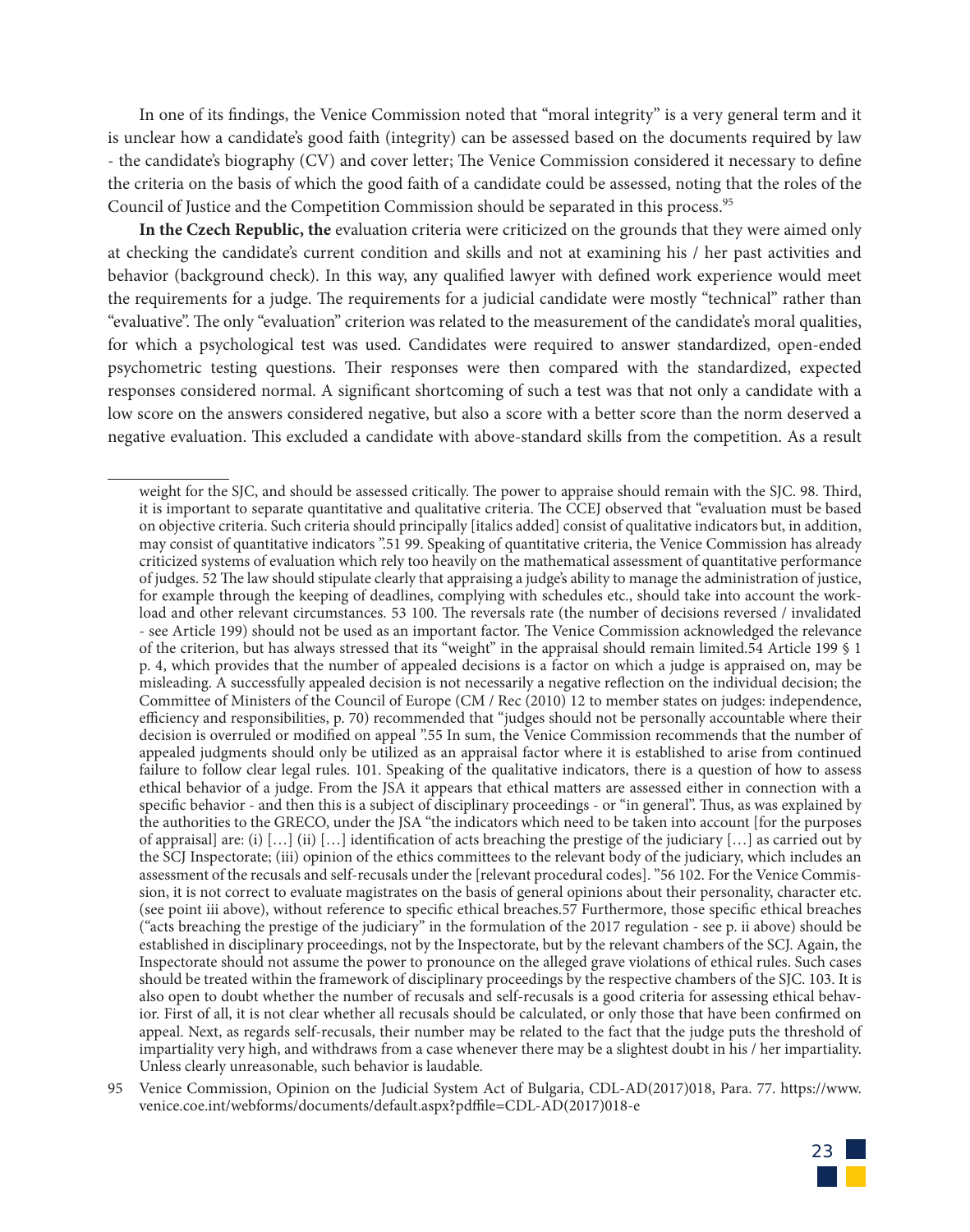of such criticism, the results of the psychological test have become not mandatory, but indicative only, which means that a candidate can be nominated despite a negative evaluation in a psychological test.<sup>96</sup>

**In Romania, the** problem with the reforms implemented in2004 and 2012 was that the detailed rule for checking the evaluation criteria was still not specified. There are two main selection criteria: the candidate's professional skills and a good reputation. Instead of specifying the criteria, the law seeks to ensure the objectivity of the selection by detailing the selection procedure. The lack of detailed rules for the evaluation of candidates and the extensive powers of the SCM hinder objective selection. One of the authors points out that the great influence of the judiciary on the selection process in a society where the accountability of the judiciary is a challenge creates a problem of constitutionality.<sup>97</sup> Also, under Romanian law, the power of SCM (which is a collegial body composed of judges of all levels of the court) to both explain and assess a candidate's compliance with a good reputation criterion is not balanced. The particular danger is that such an arrangement allows the leaders of the judiciary to select candidates on the basis of loyalty to them and not through objective evaluation.<sup>98</sup>

#### *3.2.2. Determining the candidate's compliance with the criteria*

#### **F** Poland

The formal suitability of applications for candidates for judicial vacancies is verified by the President of the court in which the competition for the vacant position of Judge has been announced. After establishing the formal conformity, the qualification of the candidate is checked by the judge appointed for that purpose. The chairperson may assign a qualification assessment to more than one judge. The opinion on the qualification of a candidate for a judge is prepared by the Chamber / Panel of Judges of the relevant court, as well as by the General Assembly of Judges of the relevant court. The opinion is voted on by the relevant chamber, panel and general assembly of judges and submitted to the chairman of the court, after which the chairman nominates the candidates to the Judicial Council.<sup>99</sup>

The qualification of a candidate with judicial experience is assessed through the substantive evaluation of at least 20 cases of different categories considered by the candidate, which will be selected on a random basis, and in addition, through the substantive evaluation of 10 cases selected by the candidate himself. Also, the judge assessing the candidate's qualifications will additionally examine 10 pending cases of the candidate, in which there are signs of delay (cases with the longest registration time), or cases that have been returned from a higher instance in the last three years. Either it was considered delayed, or the final decision is known to have been made in violation of the law. Substantive aspects of the candidate's activities, as well as the effectiveness and organization of his activities are subject to evaluation. The workload of the judge and the complexity of the case will be taken into account during assessment.<sup>100</sup>

<sup>100</sup> Poland Law on the Organization of Common Courts, Article 57b.



<sup>96</sup> Venice Commission, Opinion on the Judicial System Act of Bulgaria, CDL-AD(2017)018 http://aei.pitt.edu/63516/1/researchpaper\_3\_2014\_bobek.pdf

<sup>97</sup> Quality of Judicial Input and Independence of Judges in Hungary and Romania: Assessing Judicial Selections, p. 114-118.

<sup>98</sup> Quality of Judicial Input and Independence of Judges in Hungary and Romania: Assessing Judicial Selections, p. 120. The author also notes that questionnaires regarding the good faith of SCM members reinforce such doubts. In particular, it discusses cooperation between SCM leaders and the Romanian Security Service to gather information that can be used to put pressure on judges in politically sensitive individual cases. This raises the question of whether the extension of the powers of the judiciary in the process of selecting judges ensures the objectivity of the selection.

<sup>99</sup> Poland Law on the Organization of Common Courts, Article 57ah and Article 58. https://www.legislationline.org/ download/id/7484/file/Poland\_Law\_Common\_Court\_Organisation\_2001\_am2017\_en.pdf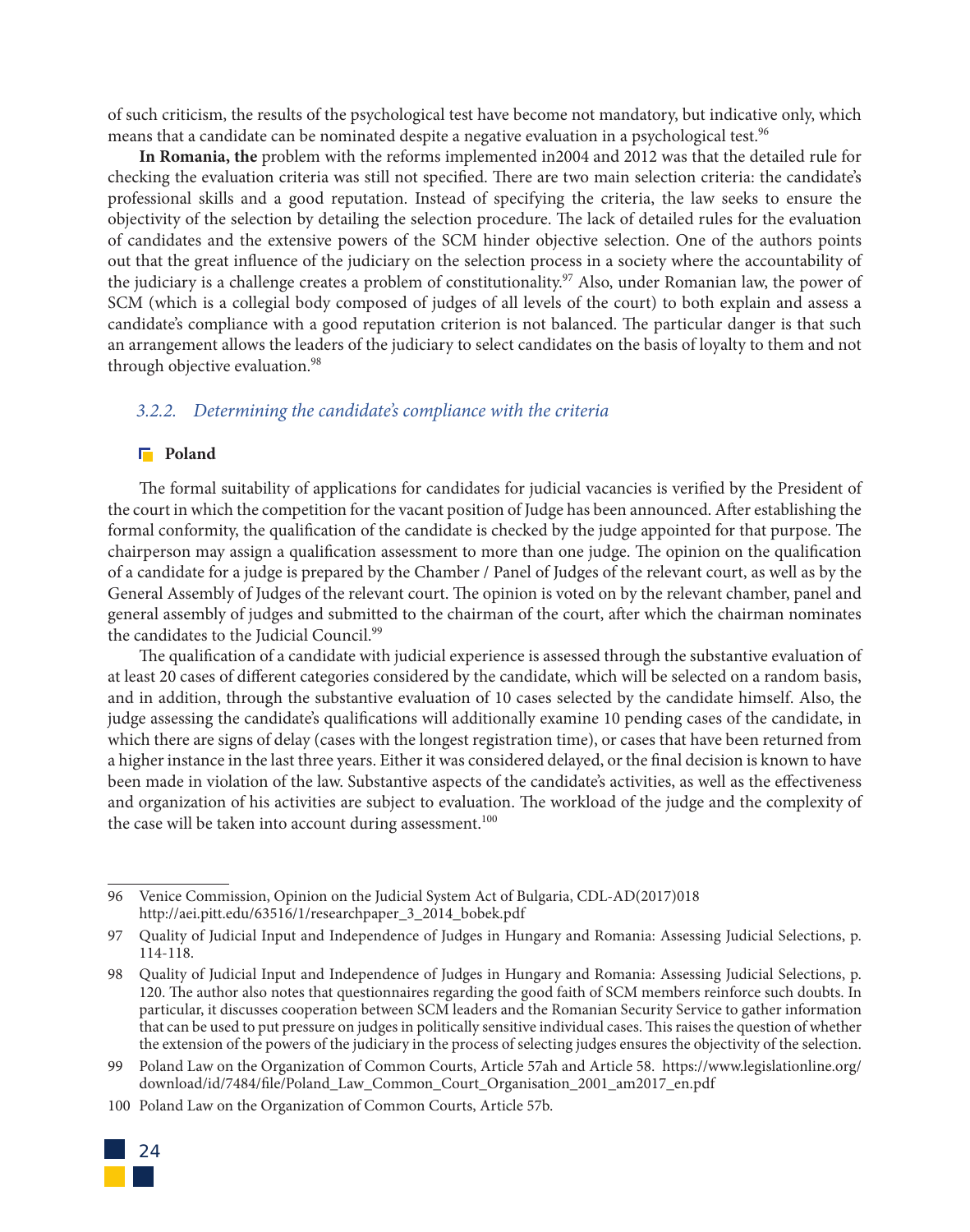The evaluation of the qualifications of the candidate holding the position of prosecutor is carried out in terms of the content, efficiency and accuracy of his / her activities, in terms of improving professional qualifications, work culture, including personal culture and attitudes towards participants and colleagues in the process. Similar to the evaluation of a candidate with experience as a judge, the evaluation of a prosecutor's performance is done by examining the cases produced by him.<sup>101</sup>

The evaluation of a candidate with the experience of a lawyer, jurist, notary is carried out in terms of the quality of his work, efficiency, timeliness, the quality of legal documents prepared by the candidate, the culture of his work. Here, too, the evaluation of the candidate's activities is carried out by examining at least 50 cases produced by him and a compiled document. The evaluator will examine both the cases submitted by the candidate and the cases found by the evaluator, considered by the candidate. Similarly in the case of a notary - the appraiser will examine at least 50 notarial acts performed by the notary.102

Evaluation of a candidate with scientific experience is carried out by studying the academic achievements of the candidate, the type and quality of published papers, the evaluation of a scientific reviewer.<sup>103</sup> A candidate employed in the field of science may be appointed to the position of a judge for a part-time job, not less than half-time $104$ 

The chairperson of the court where the vacancy is announced will request all the information necessary for the evaluation of the candidate from the place of employment of the candidate (prosecutor's office, notary supervisory body, professional self-government body of universities, universities, scientific academy, research institute, etc.). The assessment of the candidate is accompanied by information about the ongoing disciplinary proceedings against him / her at the place of employment.<sup>105</sup>

#### **F** Bulgaria

Judiciary Act of Bulgaria establishes two standing committees on the Judicial Council to evaluate judicial candidates - the Promotion and Competition Commission (CAC) and the Professional Ethics Commission (CPE). The CAC proposes the appointment, promotion, transfer and dismissal of judges to the Council of Justice (except for the presidents of two courts appointed by the President of the country upon submission to the plenary session of the Council of Justice).<sup>106</sup> The function of the Professional Ethics Commission is to seek information, conduct an investigation and prepare a report on a candidate's "moral integrity".<sup>107</sup> The CAC and CPE have a mixed composition: they include members of both chambers of the Judicial Council and external temporary members, who are elected by judges / prosecutors respectively. The ratio of internal to external members is determined by the Council of Justice. Due to the high importance of these commissions, a recommendation was issued by the Venice Commission to determine their composition by law.<sup>108</sup>

The Council of Justice establishes a five-member competition commission for the initial selection of judges. The commission includes: one member of the CAC, who is also a current judge; One member from the academy; Candidates for the three members shall be nominated to the Council of Justice by the judges of the court where the vacancy is announced (or by the judges of the superior court), and shall be selected by

<sup>108</sup> Venice Commission, Opinion on the Judicial System Act of Bulgaria, CDL-AD(2017)018, para. 50. https://www. venice.coe.int/webforms/documents/default.aspx?pdffile=CDL-AD(2017)018-e



<sup>101</sup> Ibid, Article 57e.

<sup>102</sup> Ibid, Article 57f.

<sup>103</sup> Ibid, Article 57g.

<sup>104</sup> Ibid. Article 62.

<sup>105</sup> Ibid, Article 57i.

<sup>106</sup> The Bulgarian Council of Justice consists of two chambers - judges and prosecutors. They are called a joint session of the plenary session of the Council of Justice.

<sup>107</sup> Venice Commission, Opinion on the Judicial System Act of Bulgaria, CDL-AD(2017)018, para. 49. https://www. venice.coe.int/webforms/documents/default.aspx?pdffile=CDL-AD(2017)018-e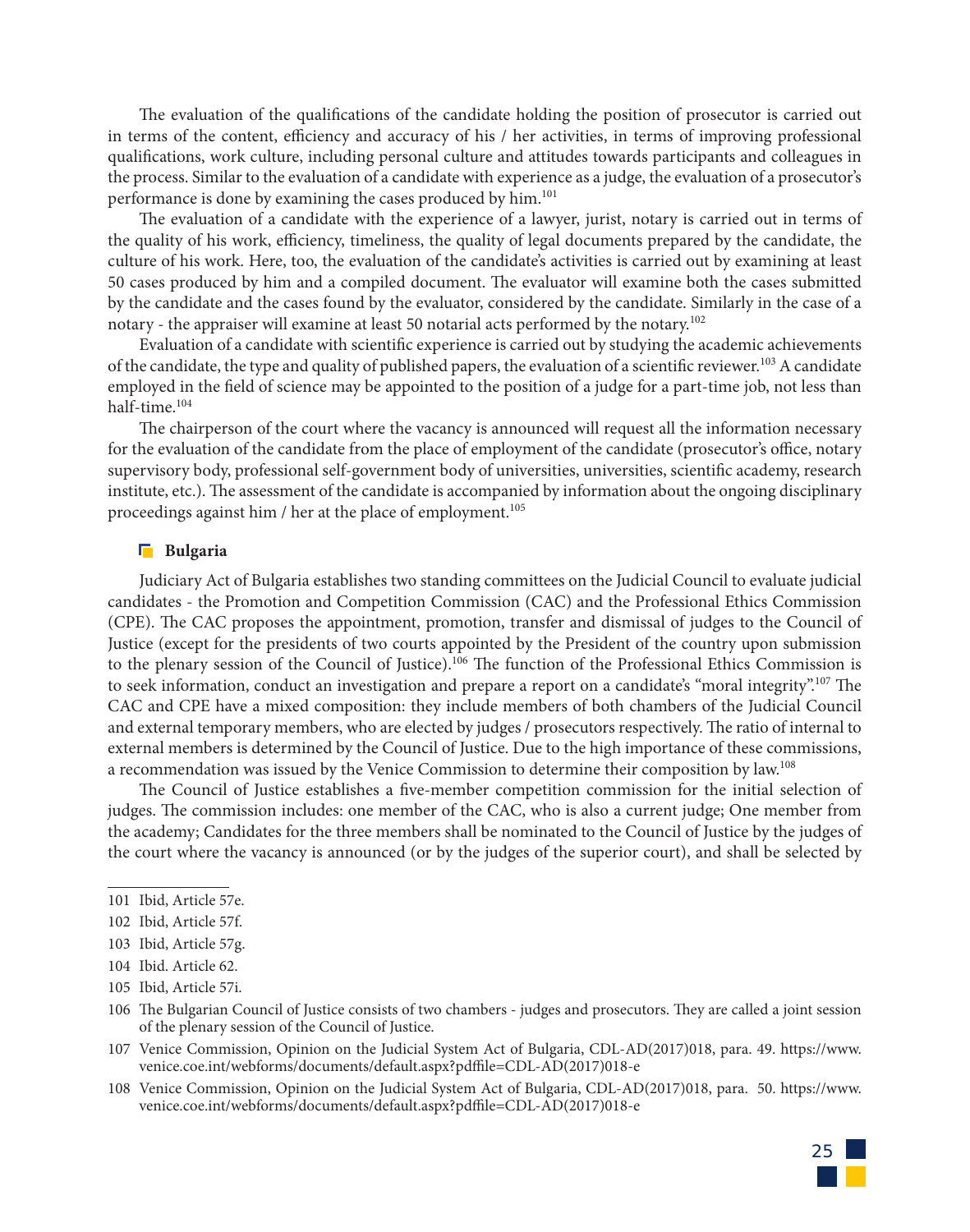the Board on a lottery basis. The 5-member competition commission will evaluate the candidates with points and compile their rating based on the results of written and oral exams. Points will be awarded to the Board of Justice. The CPE sets out a conclusion about the moral integrity of each candidate. Based on both of these pieces of information, the Competition Commission will nominate candidates for the initial appointment to the relevant court for approval by the Judicial Council.<sup>109</sup>

Candidates admitted to the initial appointment competition pass the written and oral exam and are evaluated with points. In accordance with the scores obtained on the written and oral examinations, the temporary Commission shall compile the rating of the candidates, which shall be submitted to the Council of Justice. The Professional Ethics Commission (CPE) prepares an assessment of each candidate's moral integrity and submits it to the Council of Justice. The Competition Commission shall publicly publish the ranking list of candidates, which includes the candidates who have earned at least 4 points out of a possible 6 points. As to the nominee rating list confirmation procedure - After receiving the Nominee Ratings, the Judicial Council will review the materials provided by the CAC and CPE on the Nominees and make a decision on the nominee rating list ratification.<sup>110</sup> The Council of Justice decides on the appointment of candidates in the ranking list according to their order until the vacancies are filled.<sup>111</sup>

In Bulgaria, the evaluation of a judge is a regular process and is used both for the first appointment and after the probationary period, for a permanent appointment of a judge every five years (until the judge receives two "good" or "best" grades in a row) for promotion, as well as , at the request of the inspector, when there is reason to believe that the quality of the judge's work has deteriorated or violates the rules of ethics.

#### **Estonia**

The selection of judges is done through competition, however, the selection / appointment of judges of the first and appellate instances on the one hand and judges of the Supreme Court on the other hand is regulated differently. The competition in the courts of first and appellate instance is announced by the Minister of Justice, and for the vacancy of a judge of the Supreme Court - by the Chairman of the Supreme Court. Judicial candidates are evaluated in a unified manner. The evaluation is carried out by the "Examination Board". The Examination Board<sup>112</sup> consists of 10 members: 6 judges elected from the judges of the respective court; Lawyer from the Faculty of Law of the University of Tartu; Representative of the Ministry of Justice; A lawyer appointed by the Bar Association; The prosecutor appointed by the Chief Prosecutor. The Examination Board is established for a term of 5 years. Prior to each competition or examination, the Chairman of the Examination Board shall establish a panel of five members, of which at least three shall be judges. The Examination Board will assess the candidate's personal characteristics and professional knowledge through a written examination and interview. Assessment is done through scores. The literature states that the participation of a lawyer, a prosecutor and

<sup>112</sup> See. Supra 66.



<sup>109</sup> Venice Commission, Opinion on the Judicial System Act of Bulgaria, CDL-AD(2017)018, para. 75. https://www. venice.coe.int/webforms/documents/default.aspx?pdffile=CDL-AD(2017)018-e

<sup>110</sup> Confirmation Procedure implies that Justice Council Confirms (5) (Amended, SG No. 28/2016) When adopting the decision under Paragraph (4), the respective chamber of the Supreme Judicial Council shall verify whether the highest ranked candidate satisfies the requirements under Articles 162 and 164. The verification shall be carried out on the basis of the documents submitted by the candidate. Upon the verification, the respective chamber of the Supreme Judicial Council shall also take into account the opinion of the Commission on Professional Ethics with the respective chamber.

<sup>(6) (</sup>Amended, SG No. 28/2016, SG No. 62/2016, effective 9.08.2016) The respective chamber of the Supreme Judicial Council shall refuse by a decision to appoint a candidate whom it has found not to satisfy the requirements under Articles 162, 164, Article 184 (4) and Article 185 (1).

<sup>111</sup> The respective chamber of the Supreme Judicial Council shall adopt a decision on the appointment of the candidates in the order of ranking until the vacancies for which the competition was announced are filled after three consecutive rankings.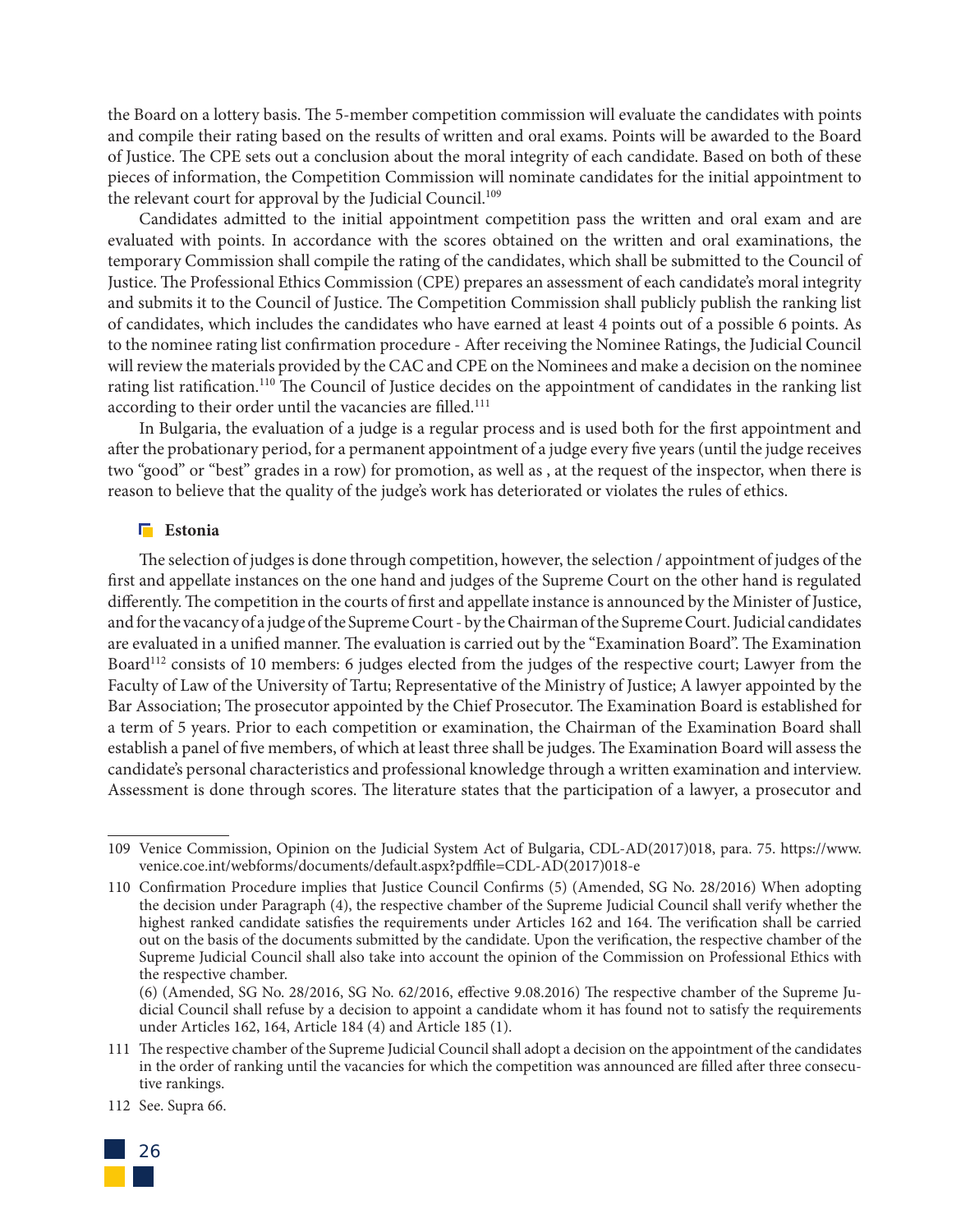a representative of the Minister of Justice in the candidate selection process ensures the objectivity of the selection process and that the fairness of the process has not been disputed in practice. However, it does state that some criteria (eg, high moral qualities, personal characteristics and skills necessary to work as a judge) allow for a broad interpretation and that additional guidelines or explanations need to be developed to specify the requirements for a judge.<sup>113</sup> The evaluation of a candidate for a Supreme Court judge is based on only one criterion: a person must be an experienced and recognized lawyer.<sup>114</sup>

#### **In Ukraine**

As a result of the reform implemented in 2016, a competition for judges was held to form a new Supreme Court. Judges were selected by a special qualification commission and the Public Integrity Council.<sup>115</sup> The selection of judges lasted 1 year. The selection included tests of legal knowledge, writing a draft court decision, a psychological test in 4 methods, and interviewing them based on their previous results. The Public Integrity Council participated in interviews with candidates consisting of civil society representatives, mainly lawyers and investigative journalists. The selection process conducted by international representatives was positively assessed. The competition tested the professionalism, honesty and professional ethics of the candidates. Not only judges but also academics and lawyers could participate, adding new blood to the judiciary.

Deficiencies were also identified. For example, the Center for Political and Legal Reform has identified facts that reduce the credibility of the process. In particular: the competition was not conducted with due transparency as it was impossible to correlate the scores and evaluation criteria of the candidates; The sampling results were not valid as the experts could not verify them. The Qualification Commission for Judges has repeatedly deviated from the established methodology, which was most likely motivated to favor the candidates; The Qualification Commission of Judges and the High Council of Justice have ignored a number of facts against several candidates that precluded their honesty; The judges of the Supreme Court were mainly former chairmen of the specialized courts of appeal, which most likely reveals a biased attitude towards them in the selection process; The statutory deadline for the appointment of judges was not met $1^{16}$ .

#### **3.3. Appointment of Judges**

Interestingly, as at the selection and evaluation stage, as well as at the appointment of judges, powers in the countries studied are not concentrated exclusively in the hands of the Council of Justice or any other appointing authority. In the literature, this procedure is characterized as part of a system of control and balance between branches of government. At the same time, as a rule, making a decision against the results of the assessment of the candidate's compliance with the established criteria (so-called blocking of the candidate) requires proper justification from the appointing entity.

**In Estonia**, judges of the Court of First Instance and the Court of Appeal are appointed by the President of the country on the basis of a nomination of all members of the Supreme Court (en banc). One candidate will be nominated to the President for one vacant position. When nominating a candidate, the Supreme



<sup>113</sup> Timo Ligi, Judicial Independence in Estonia, Judicial Independence in Transition (Anja Seibert-Fohr (ed.)), Max -Planck-Institut für ausländisches öffentliches Recht und Völkerrecht, 2012, page 761.

<sup>114</sup> Courts Act, Estonia, 2002 (with amendments as of March 2021) https://www.riigiteataja.ee/en/eli/ee/514022014001/ consolide

<sup>115</sup> The Public Integrity Council was established to assist the Judges Qualification Commission. Its authority includes reviewing the professional ethics and honesty of candidates for judges; It consists of 20 members, including representatives of civil society; Journalists; Human rights defenders. who enjoy a high reputation in the community. It does not include former judges, prosecutors and public officials. The term of office is 2 years. They have access to open sources, personal files of judges and, if there are grounds, they can prepare a negative opinion to be submitted to the High Council of Justice.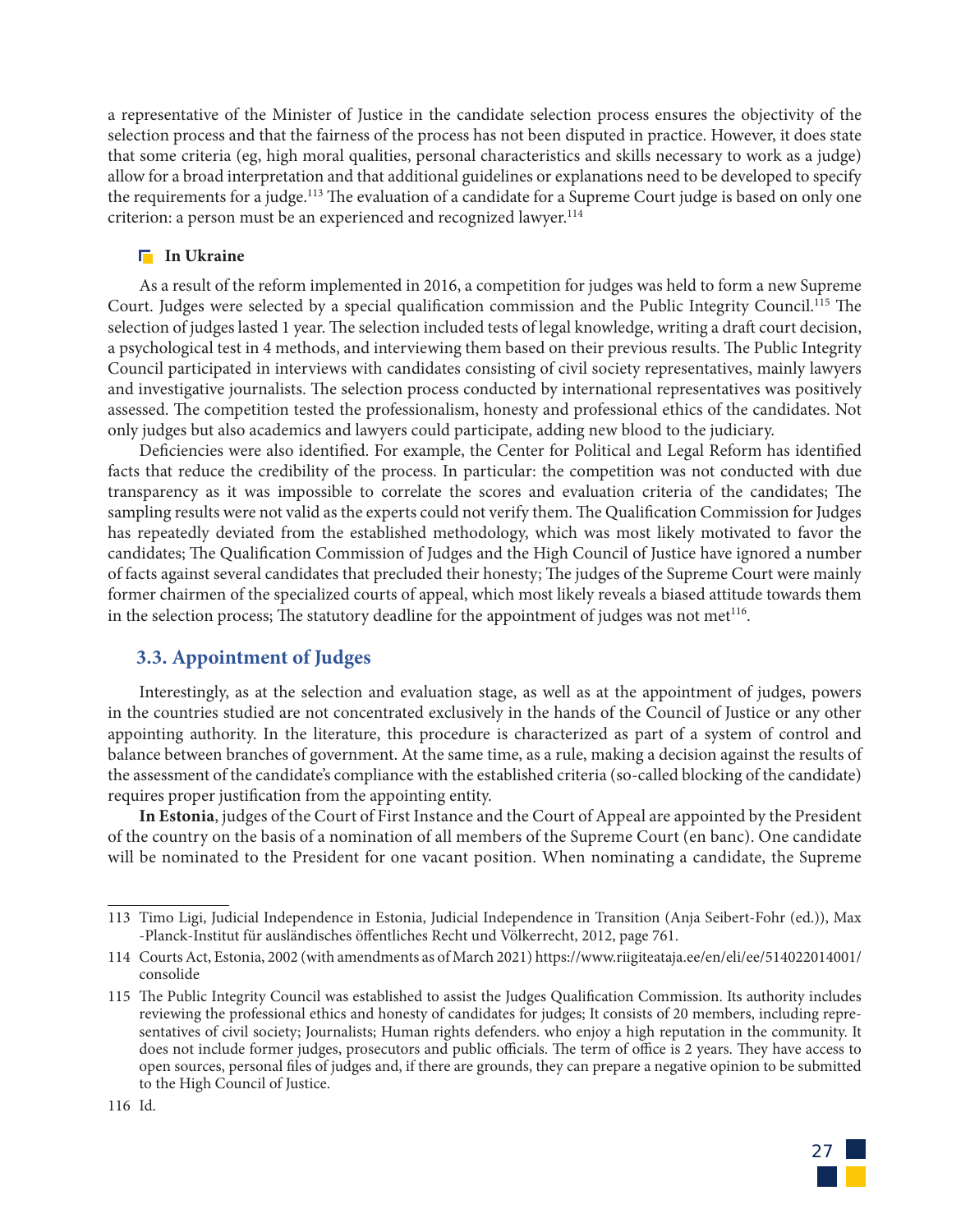Court shall also take into account the views of all judges of the court where the appointment of a candidate as a judge is being considered.4 The literature clarifies that the power of the president to appoint a judge under this rule is part of a system of control and balance between the three branches of government. However, the power of appointment is limited to the candidate nominated by the Supreme Court so that the appointment procedure does not undermine judicial independence.117 Judges of the Supreme Court are appointed by the Estonian Parliament on the recommendation of the President of the Supreme Court, who must take into account the views of the Supreme Court (en banc) and the Judicial Council on the candidate. The President of the Supreme Court is also appointed by the Estonian Parliament on the recommendation of the President of the country.

**In Poland the** role of the President in the appointment of judges was nominal until 2005, when he only formally nominated candidates proposed by the Council of Justice. Practices changed during the presidency of Lech Kaczynski in 2005, creating a problem with delays in the appointment of judges by the country's president. Because of this, an amendment to the law was made in 2009 and the President was given a 30-day deadline to appoint a judge. There was also a precedent when the President refused to appoint a nominated judge without any justification.118 As a result of the 2017 reform, the increasing influence of the political branches on the appointment of judges was reflected in the fact that 15 members of the Judicial Council are elected by Parliament and not by the judges themselves.119 In addition, the powers of the executive branch to administer the judiciary (both to the court and to individual judges) have been further expanded, which has been assessed by the Venice Commission as an external court administration, centralized by the Minister of Justice.<sup>120</sup> By this time, the Minister of Justice had already had significant authority in the selection of judges - to establish a detailed procedure for the selection of a candidate for a judge and a rule for assessing his / her qualifications.

**In the Czech Republic, a** judge is appointed by the President of the country, with a countersignature of the Prime Minister and from a list drawn up by the Minister of Justice, which is updated twice a year by the Minister. The candidate for a judge shall be nominated by the chairperson of the regional court under whose jurisdiction a vacancy for the position of a judge has been announced. The literature criticizes the Czech judge appointment model because it does not imply the involvement of the public, the direct participation of non-judges from the initial stages of the selection of judges. As to the participation of politicians in the process of selection of judges, it was noted that if equate participation of politicians with participation of non-judicial members in the selection procedure, the problem remains the involvement of politicians in later stage (as opposed to initial stage) and with veto power. This this cannot be considered as healthy element of lay participation in judicial selection.<sup>121</sup>

<sup>121</sup> Michal Bobek, Judicial Selection, Lay Participation, and Judicial Culture in the Czech Republic: A Study in a Central European (Non) Tranformatio, 03/2014, College of Europe, Department of European Legal Studies, chapter 3.3. and



<sup>117</sup> Timo Ligi, Judicial Independence in Estonia, Judicial Independence in Transition (Anja Seibert-Fohr (ed.)), Max -Planck-Institut für ausländisches öffentliches Recht und Völkerrecht, 2012, page 760-761.

<sup>118</sup> Refusal to appoint a judge by the President of the country without any justification was interpreted as a threat to the independence of the judge, as it would be a signal that the career of a judge depends on the political process and the executive. Adam Bodnar and Lukasz Bojarski, Judicial Independence in Poland, Judicial Independence in Transition (Anja Seibert-Fohr (ed.)), Max-Planck-Institut für ausländisches öffentliches Recht und Völkerrecht, 2012, page 690.

<sup>119</sup> Para. 19. https://www.venice.coe.int/webforms/documents/default.aspx?pdffile=CDL-AD(2017)031-e

<sup>120</sup> The Venice Commission noted that the powers of the Minister of Justice in relation to the judiciary were very broad even before the 2017 reform (Minister of Justice: defines new vacancies for judges in individual courts; creates and abolishes structural units in courts; Supervises the administrative activities of the presidents of the courts; imposes financial sanctions on the presidents of the courts; sets the detailed procedure for selecting a candidate for the judiciary and the assessment of his / her qualifications; Administration of the budget of the courts; sets the financial rules of the courts; etc.), and after the reform These powers have been further increased, which should be considered jointly (the appointment and dismissal of court chairpersons has become a discretionary power of the Minister of Justice and the Council of Justice no longer participates in it; The Minister of Justice is authorized to extend the term of office of a judge after reaching retirement age; etc). For. 96-127. https://www.venice.coe.int/webforms/documents/default.aspx?pdffile=CDL-AD(2017)031-e